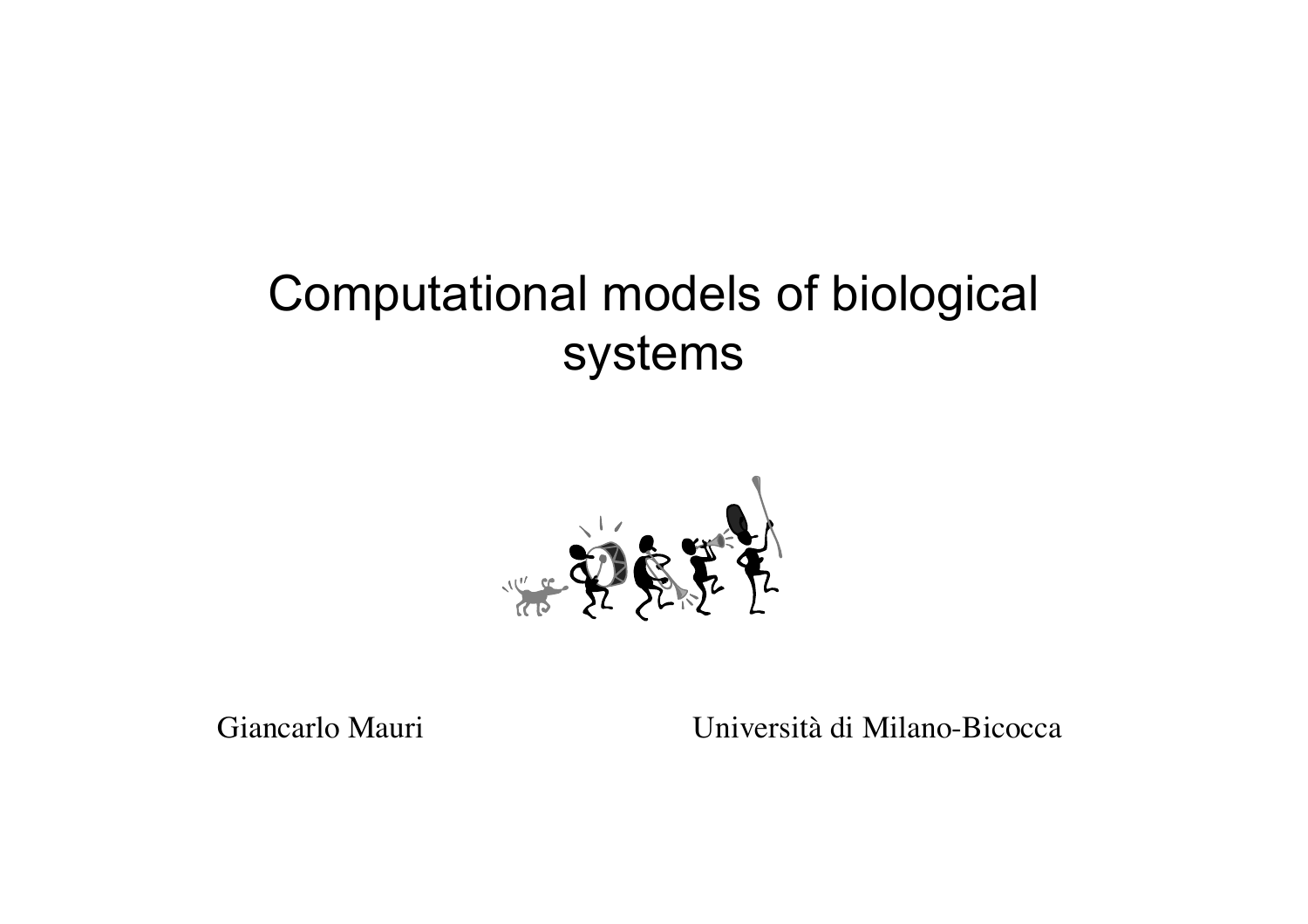# Complexity in biology

#### • **Molecular level**

- Regulatory gene networks
- Protein folding
- **Cellular level**
	- Cell physiology
- **Organism level**
	- Immune system
	- Nervous system
- **Population level**
	- Population dynamics
	- Ecological systems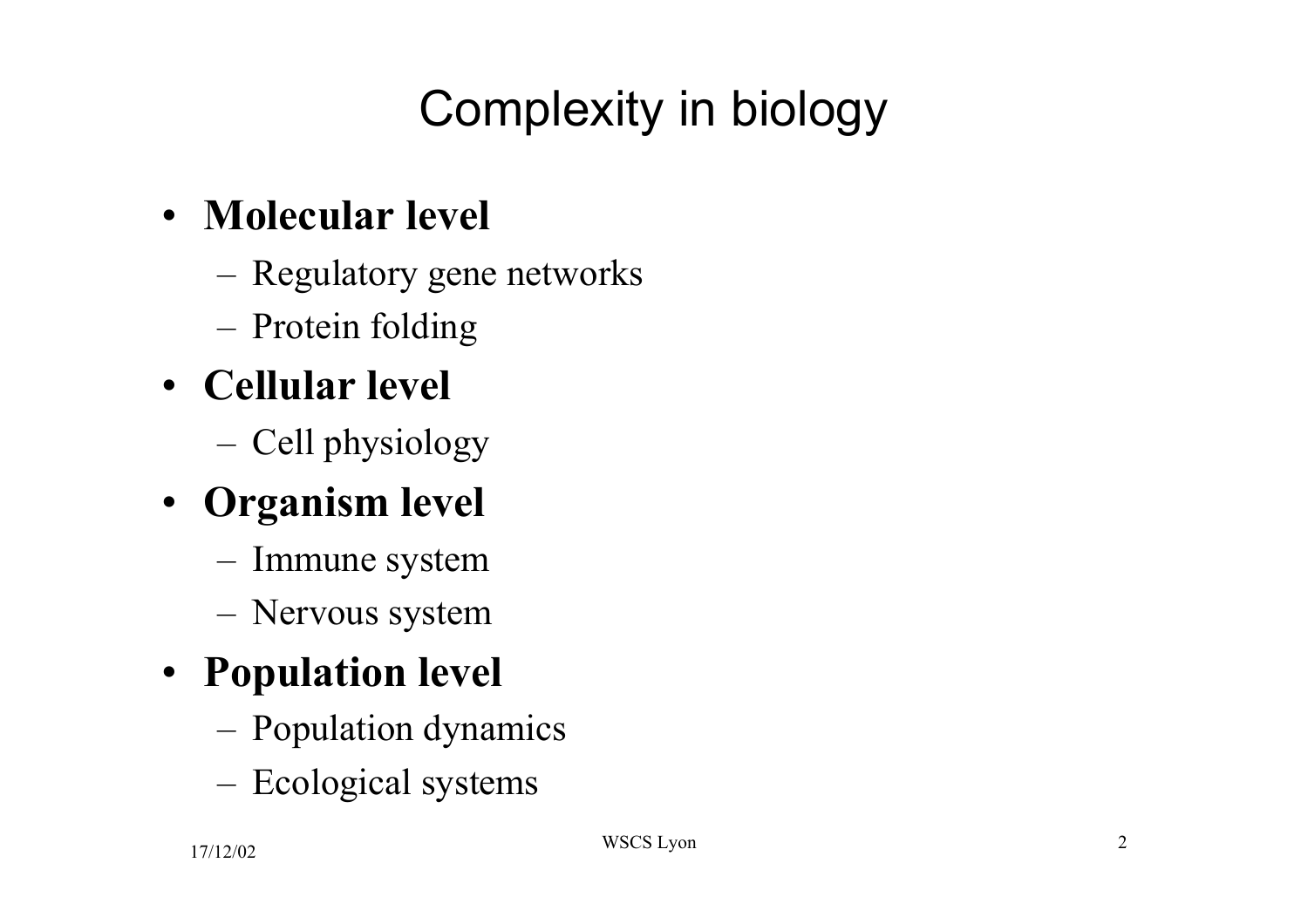# Does Neural Communication Grow on Trees?

**Analysis of interspike intervals sequences to learn and generalize correlations among neurons**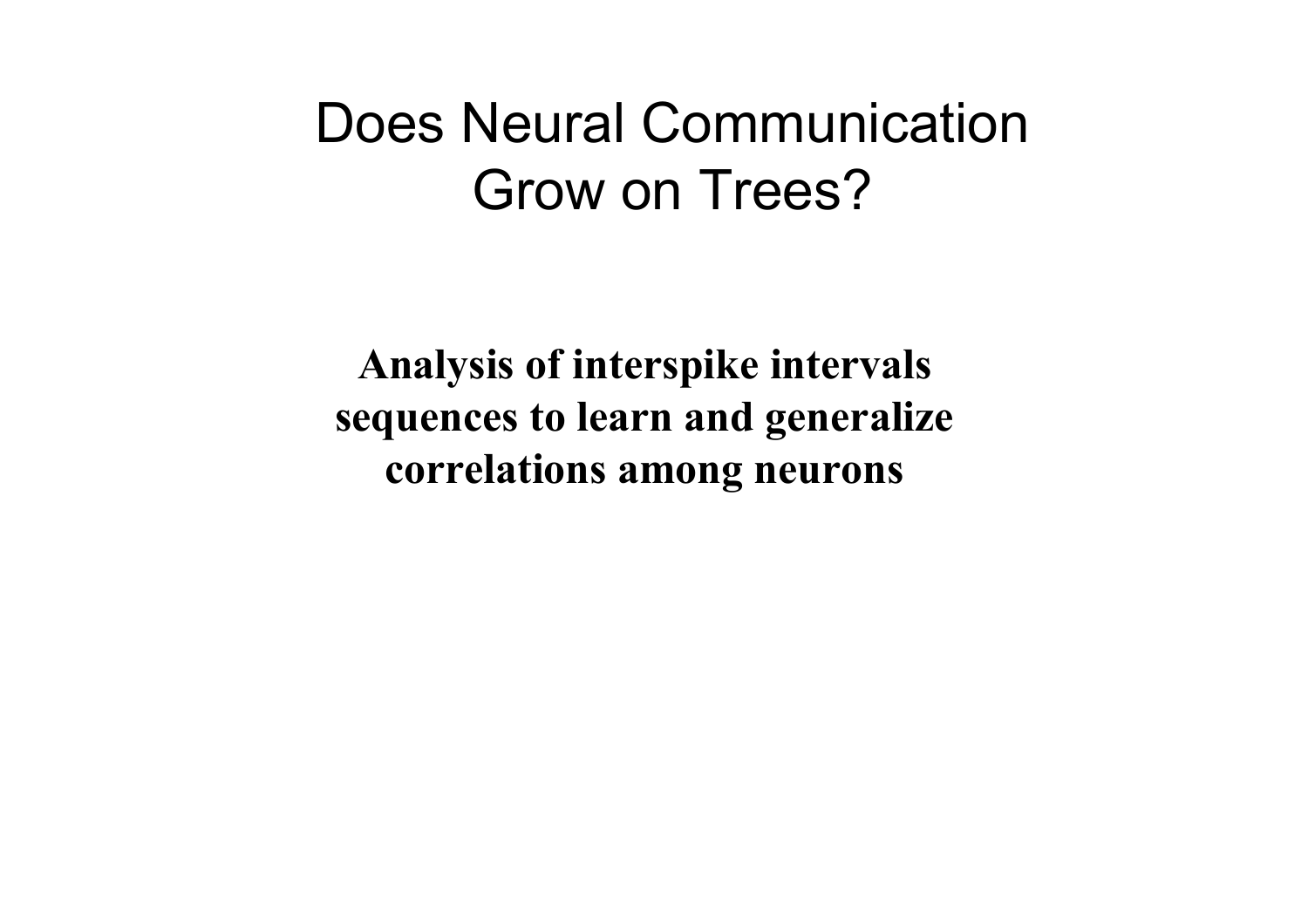# The Goals

- **To search for discriminating parameters between neural substrates sottending different perceptive states**
- **To develop analysis strategies applicable to spontaneous neural activities**
- **To understand neural code**
- **To infer (thalamocortical) networks of neurons from simultaneous record of their firing activity**
- **To study the neurophysiology of (cronic) pain**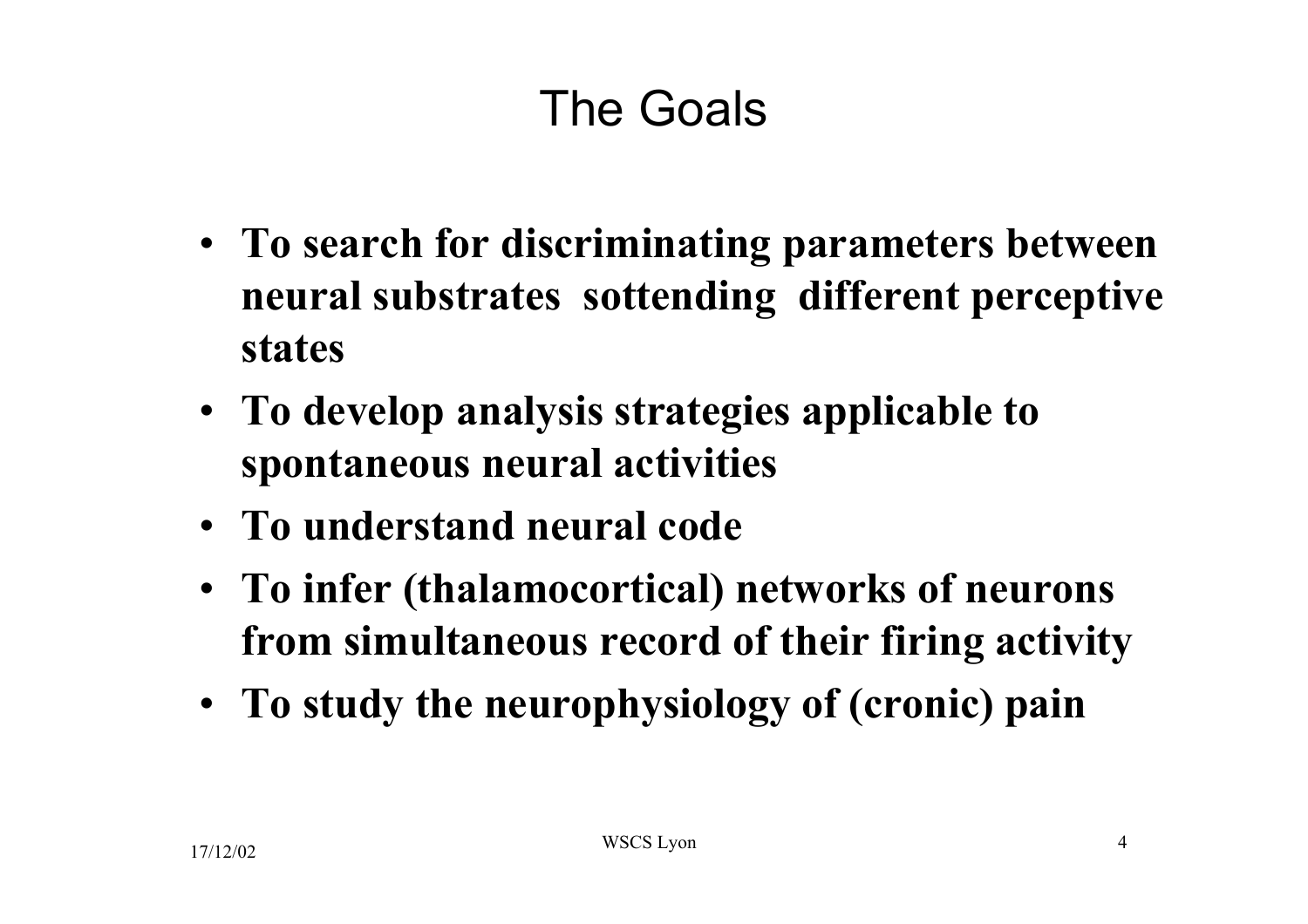# State of the art

- **Gerstein, Aertsen 1985: Crosscorrelograms to study cooperative firing activity in simultaneously recorded populations of neurons**
- **Knierim, McNaughton 2001: analysis of records of hippocampal place-cells firing through embedding in a vector space**
- **Victor, Purpura 2001: metric space based on edit distance**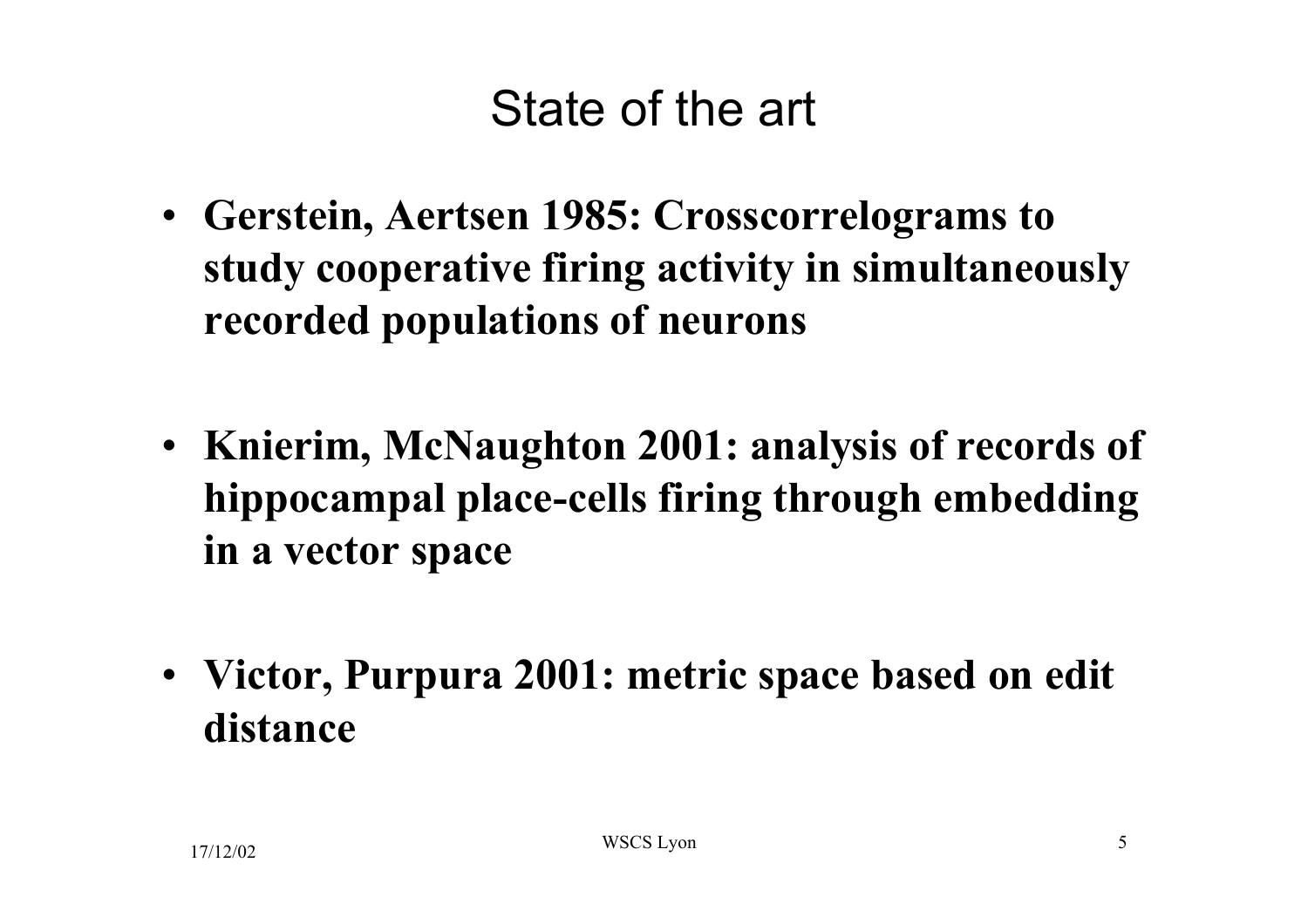# State of the art

- **Rieke et al. 1997; Borst, Theunissen 1999; Johnson et al 2001: Information theoretical analysis of neural coding**
- **Panzeri et al. 1999: study of the capacity of neural channels**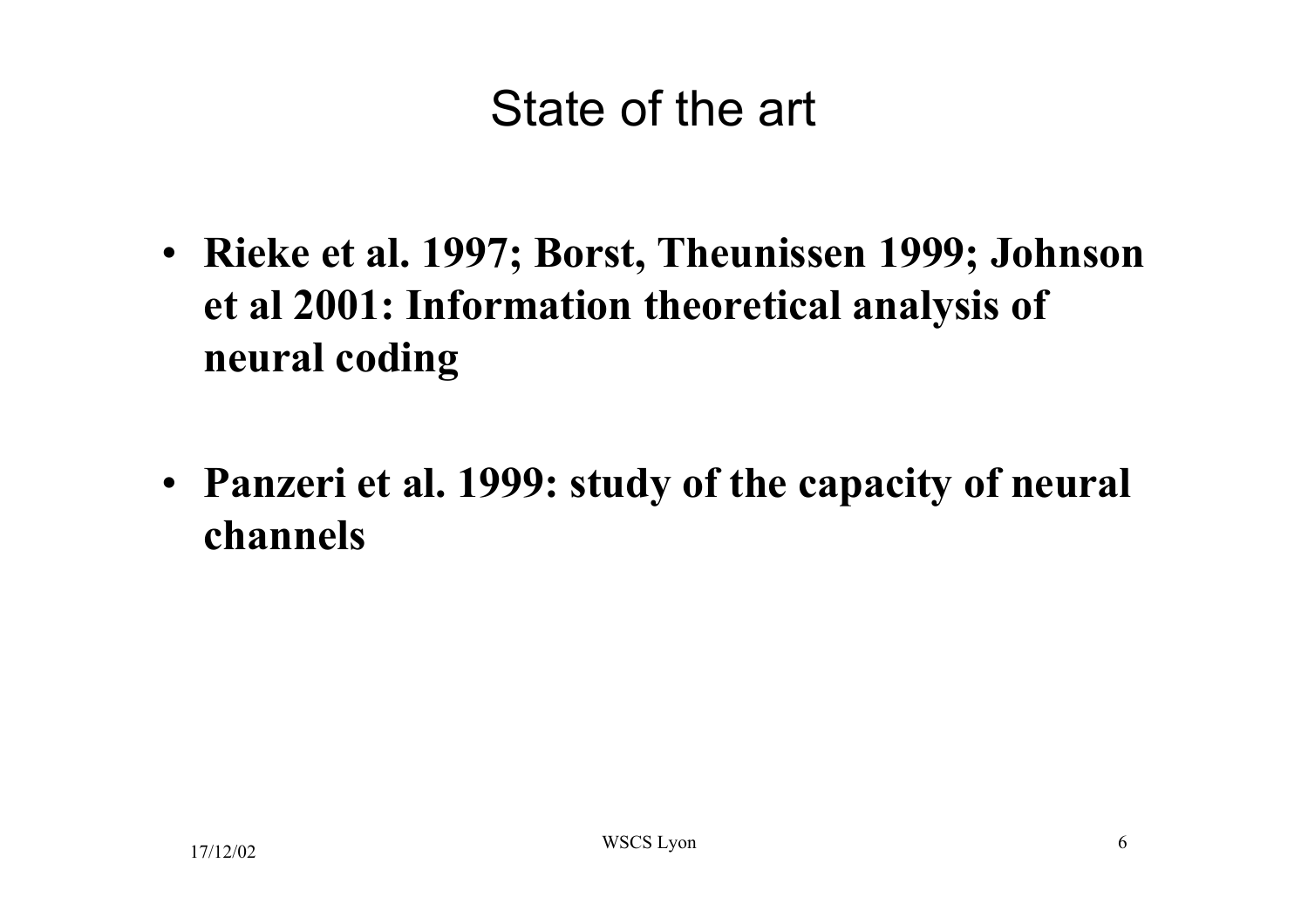# The tools

- **Longest Common Subsequence**
- **Lempel-Ziv complexity and LZ-Trees**
- **Tree Compression**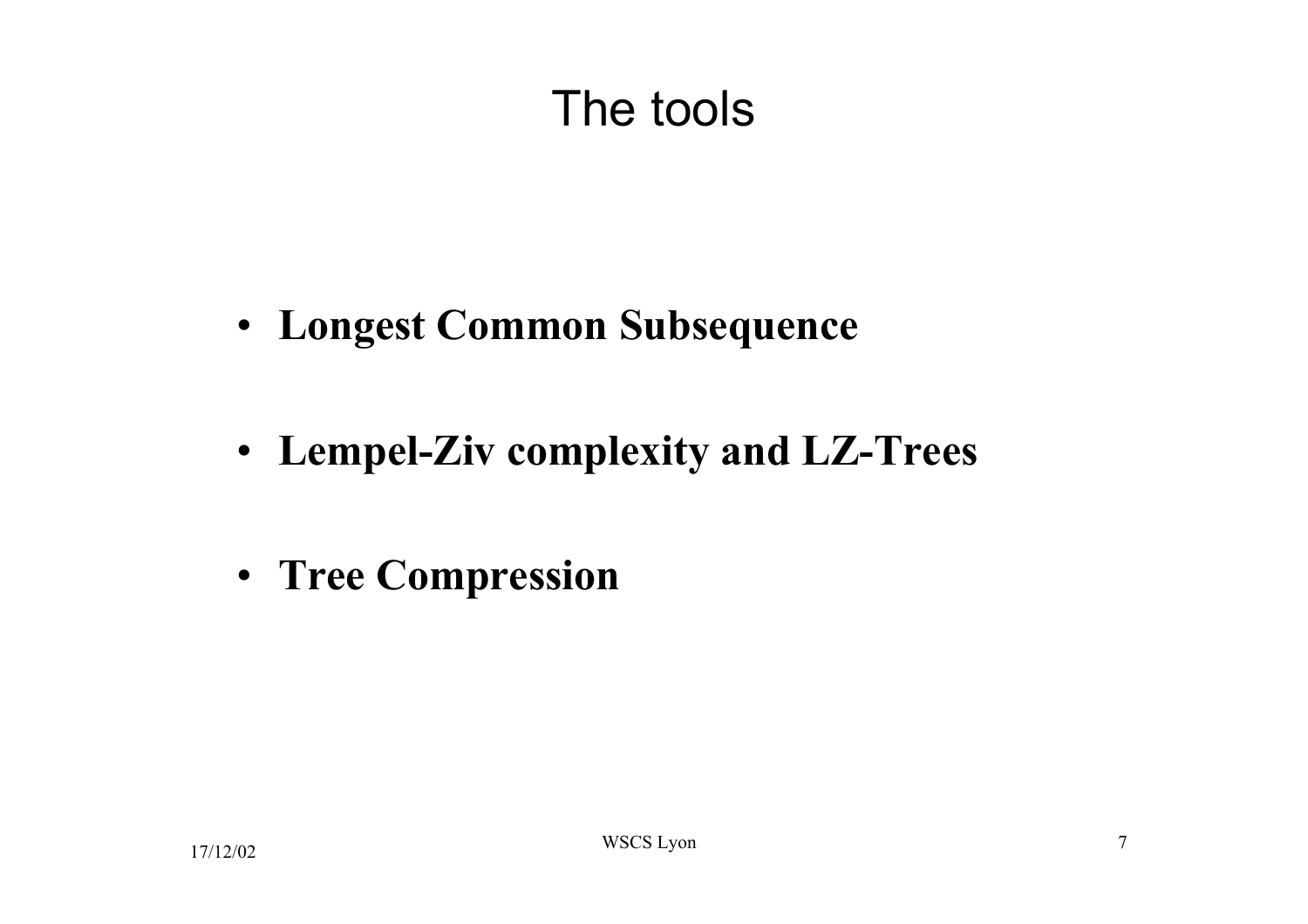#### Time Diagram



#### Record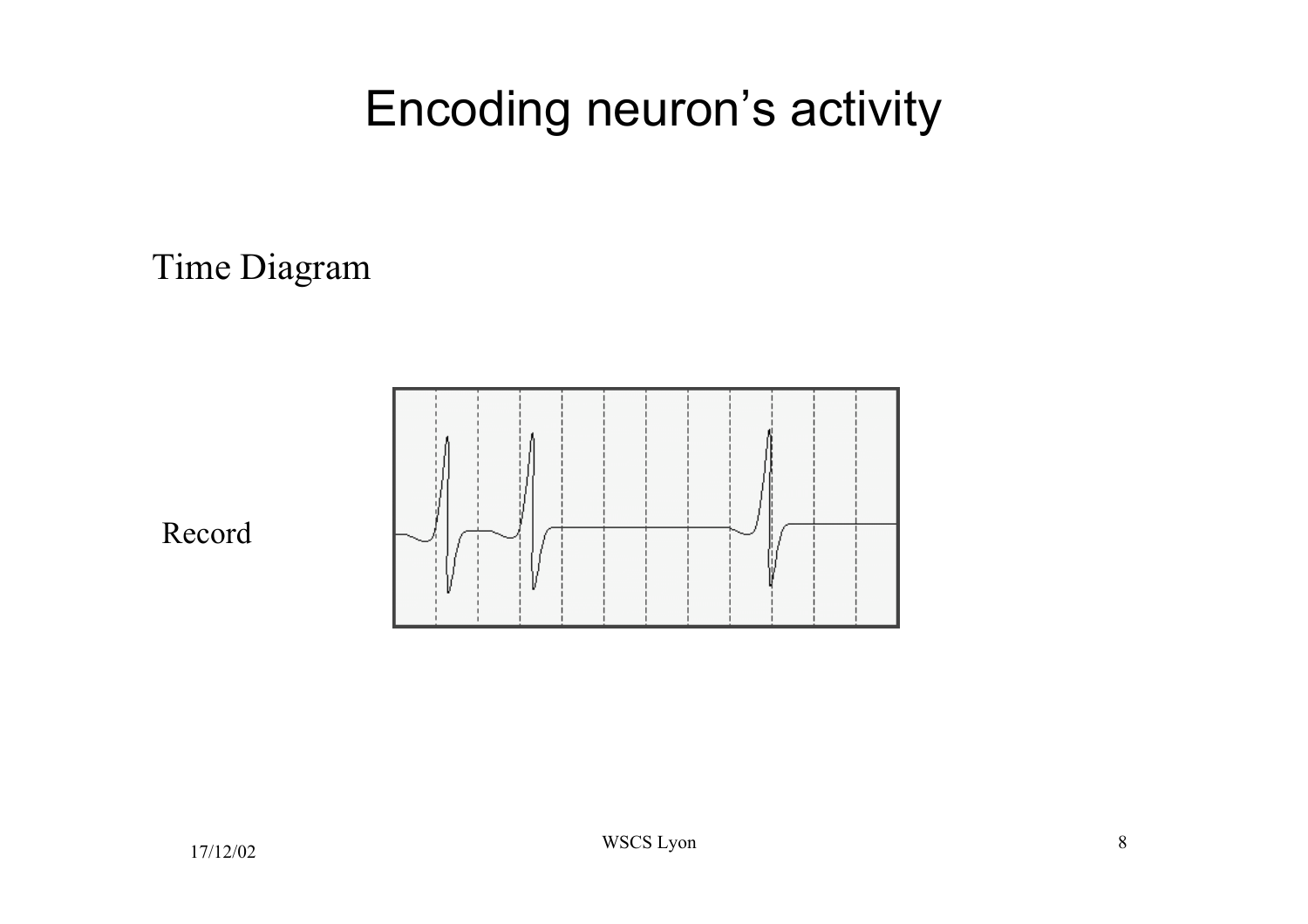Time discretization



Record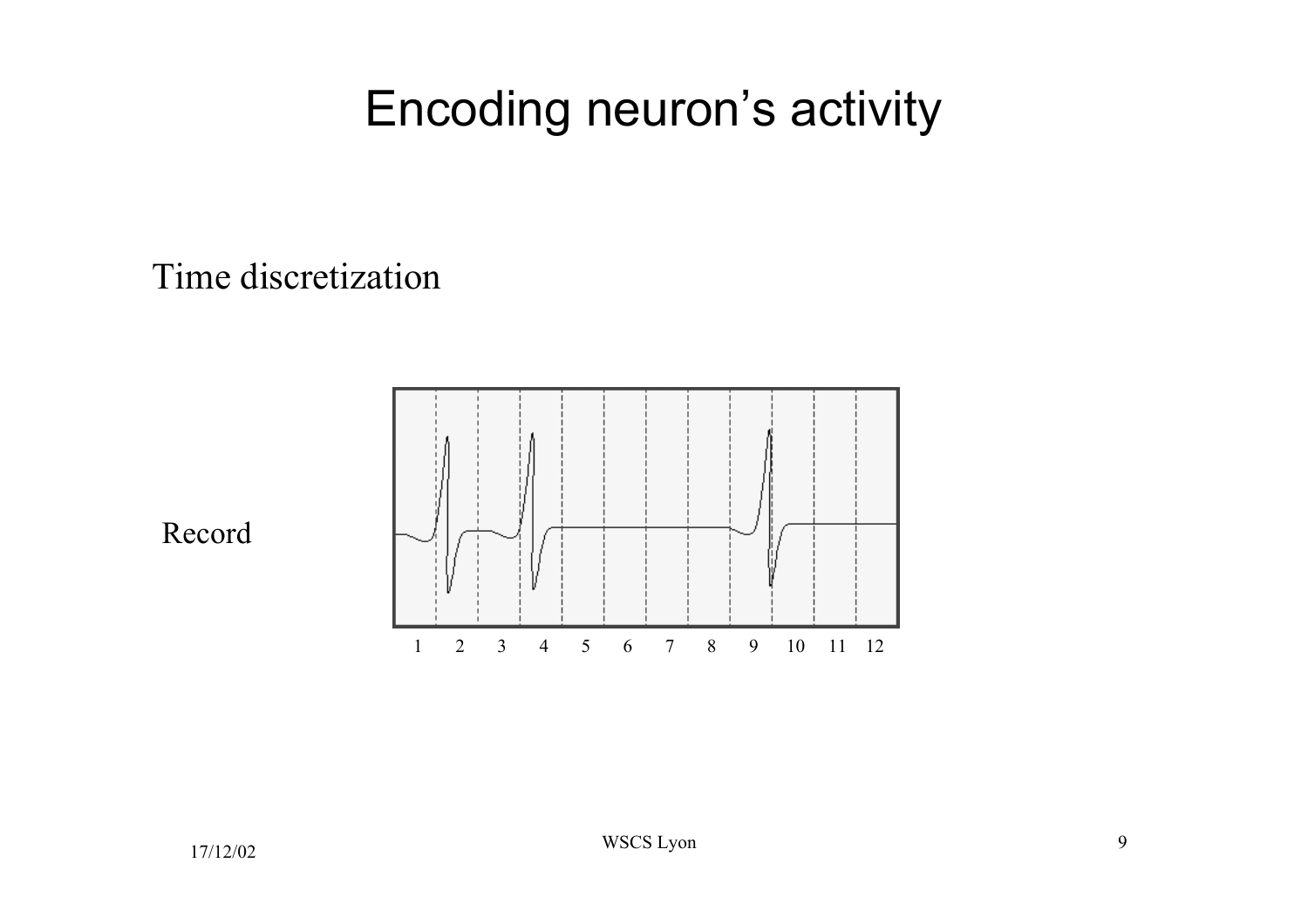Binary encoding



Record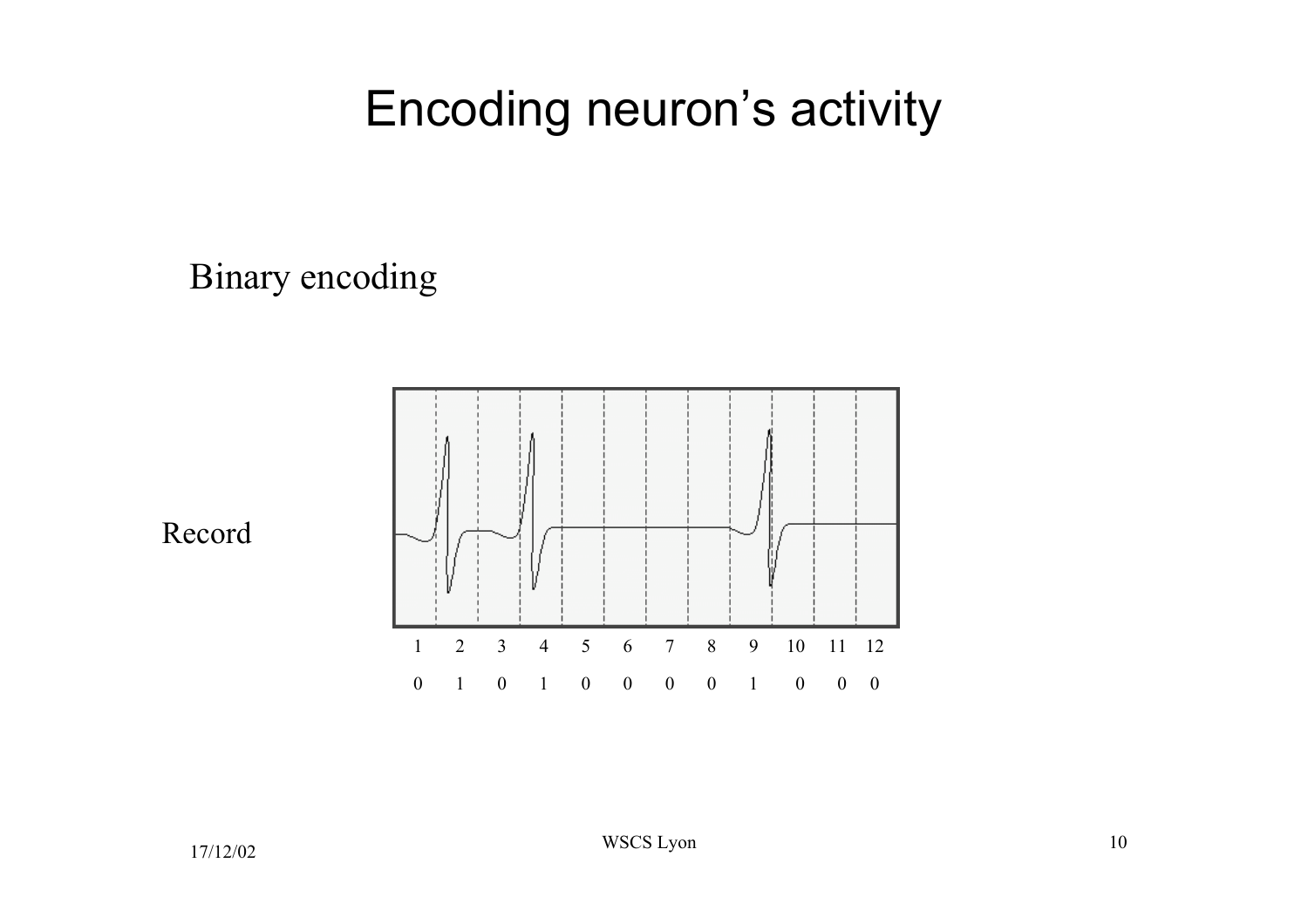Encoding through interspike intervals

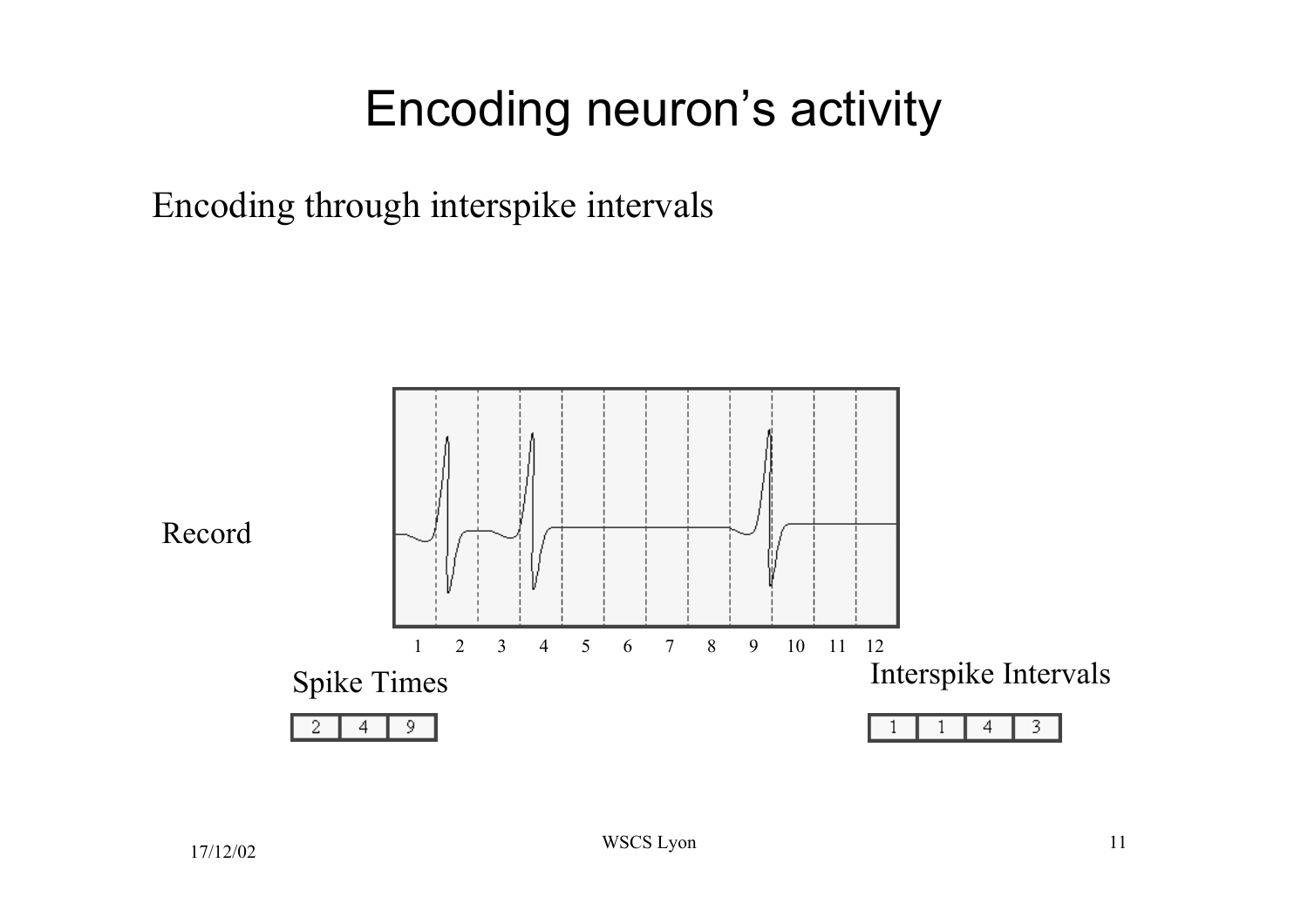### **Alphabet**

#### finite set  $\Sigma$  of elements called *letters, characters or symbols*

**=**

**Examples**  $\Sigma = \{0,1\}$  $\Sigma = \{a, b, c, ..., v, z\}$  $\Sigma = \{A, C, G, T\}$  $\Sigma = \{GLY, ALA, VAL, LEU\}$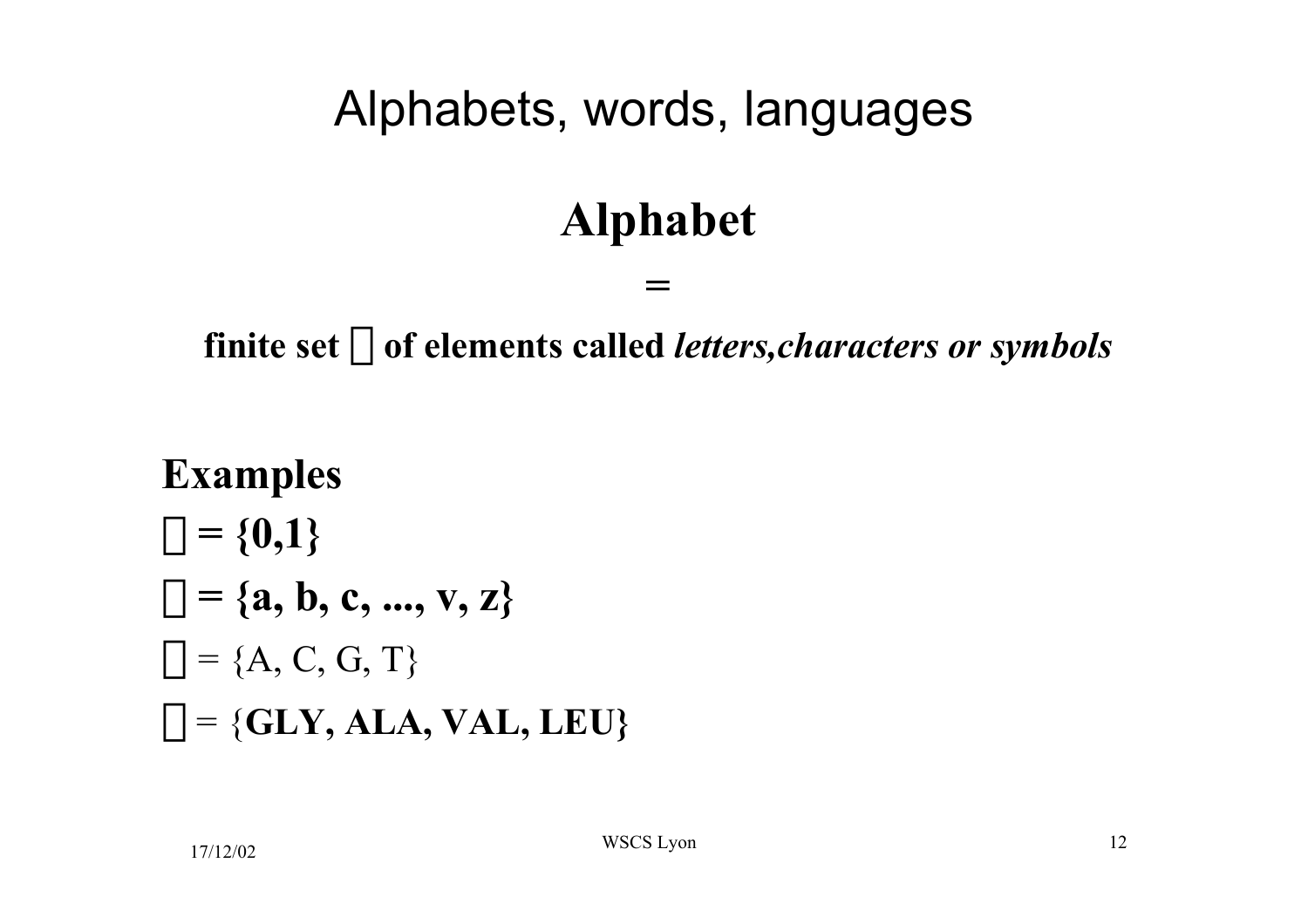#### **Word, string or sequence over**  $\Sigma$

**function w from**  $\{1,...,n\}$  **to**  $\Sigma$ 

**=**

- We write  $w = a_1 a_2 ... a_n$  where  $a_i = w(i) \in \Sigma$
- n is the length of the sequence, denoted by  $|w|$
- $\blacktriangleright$   $\Sigma^*$  denotes the set of words over  $\Sigma$
- **EX:**  $w = AATGCA$   $|w| = 6$ **Empty word**  $\epsilon$   $|\epsilon| = 0$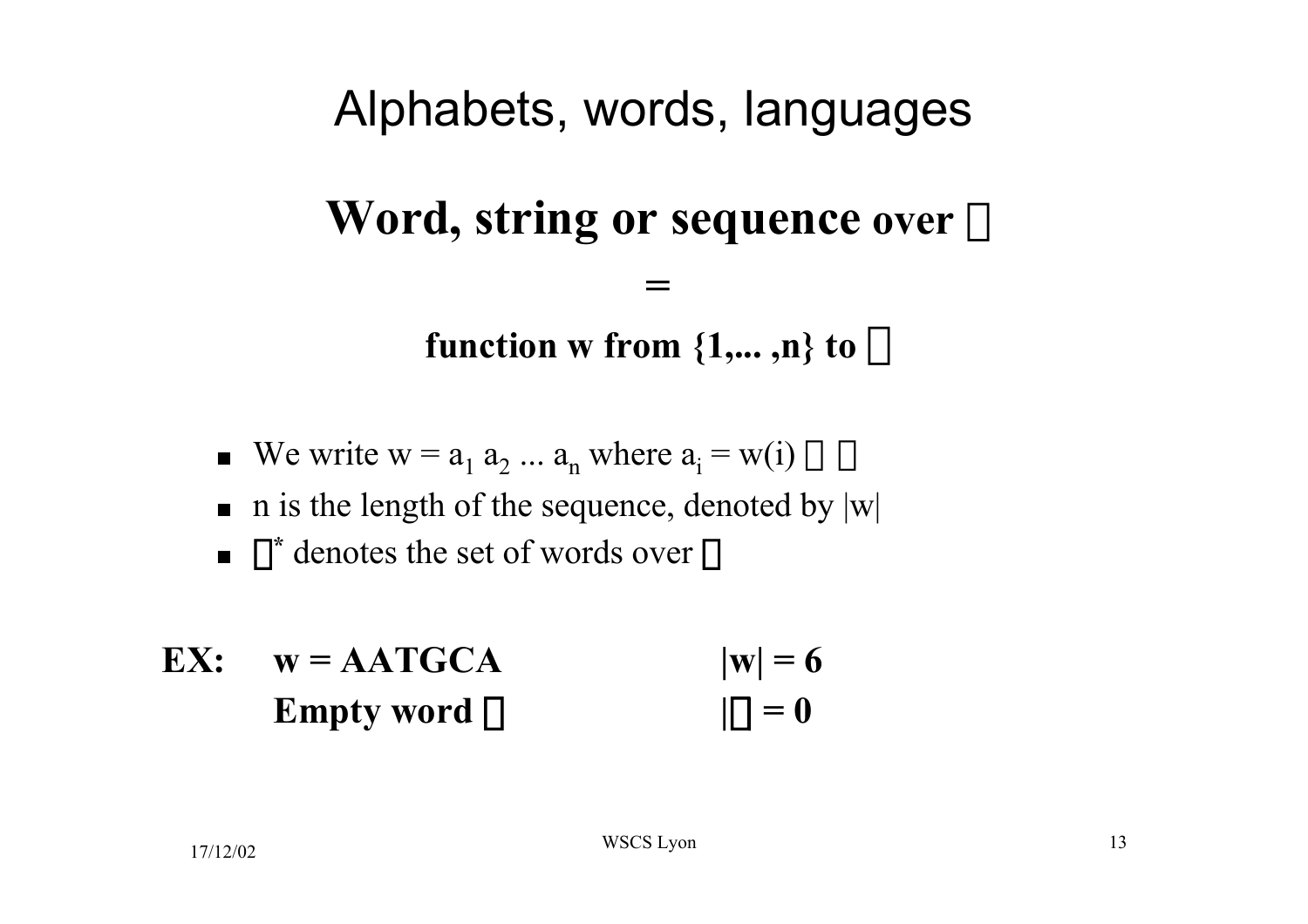**Concatenation of w and v, wv**

**=**

**word consisting of the characters from w, followed by the characters from v**

• **ES: w = AATGCATAGGC v = GGCTACT w v = AATGCATAGGCGGCTACT**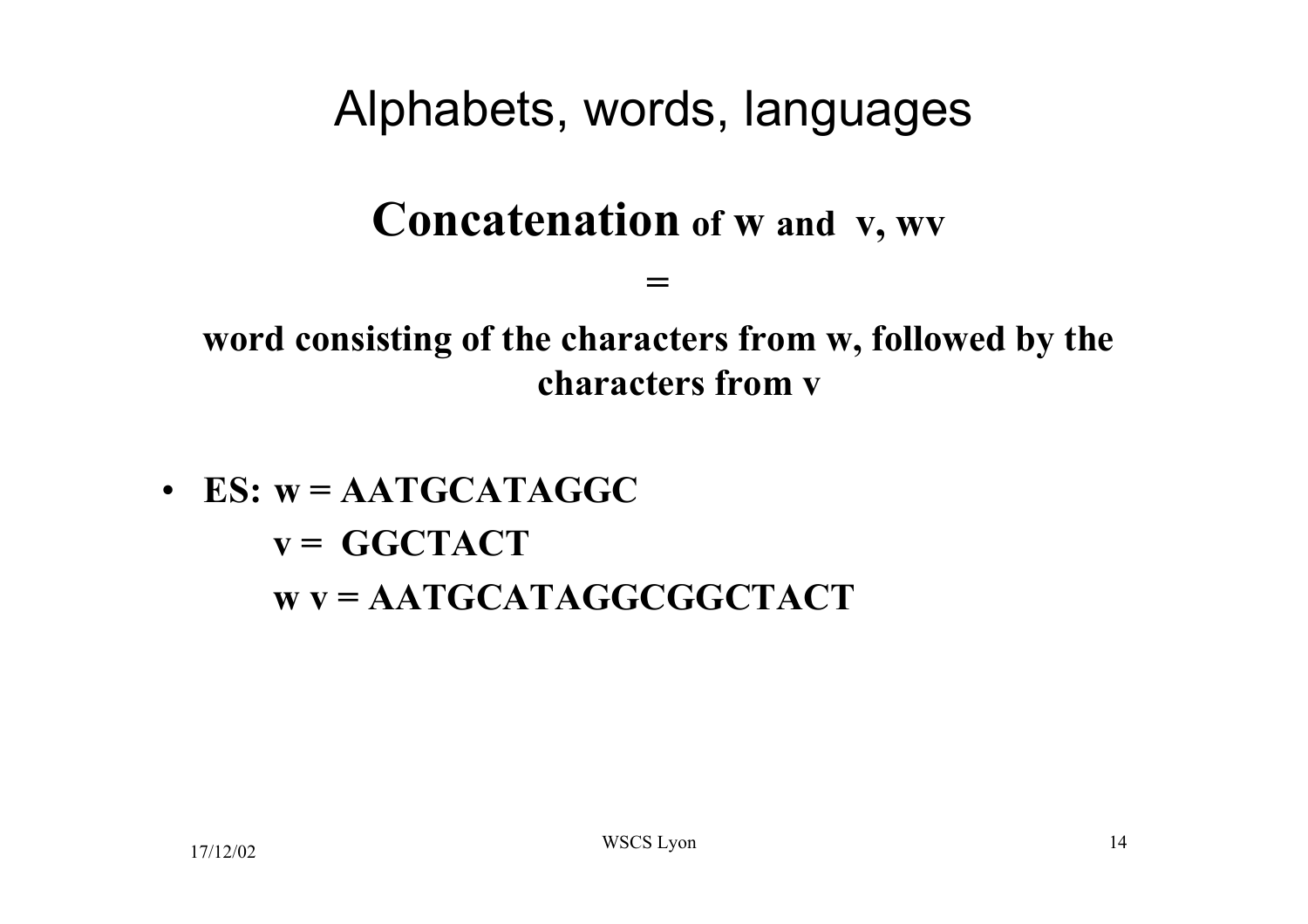#### **Prefix of w**

#### string v such that  $w = vt$  for some  $t \in \sum^*$

**=**

#### **Suffix of w**

#### **=**

#### **string v such that w = tv for some**  $t \in \Sigma^*$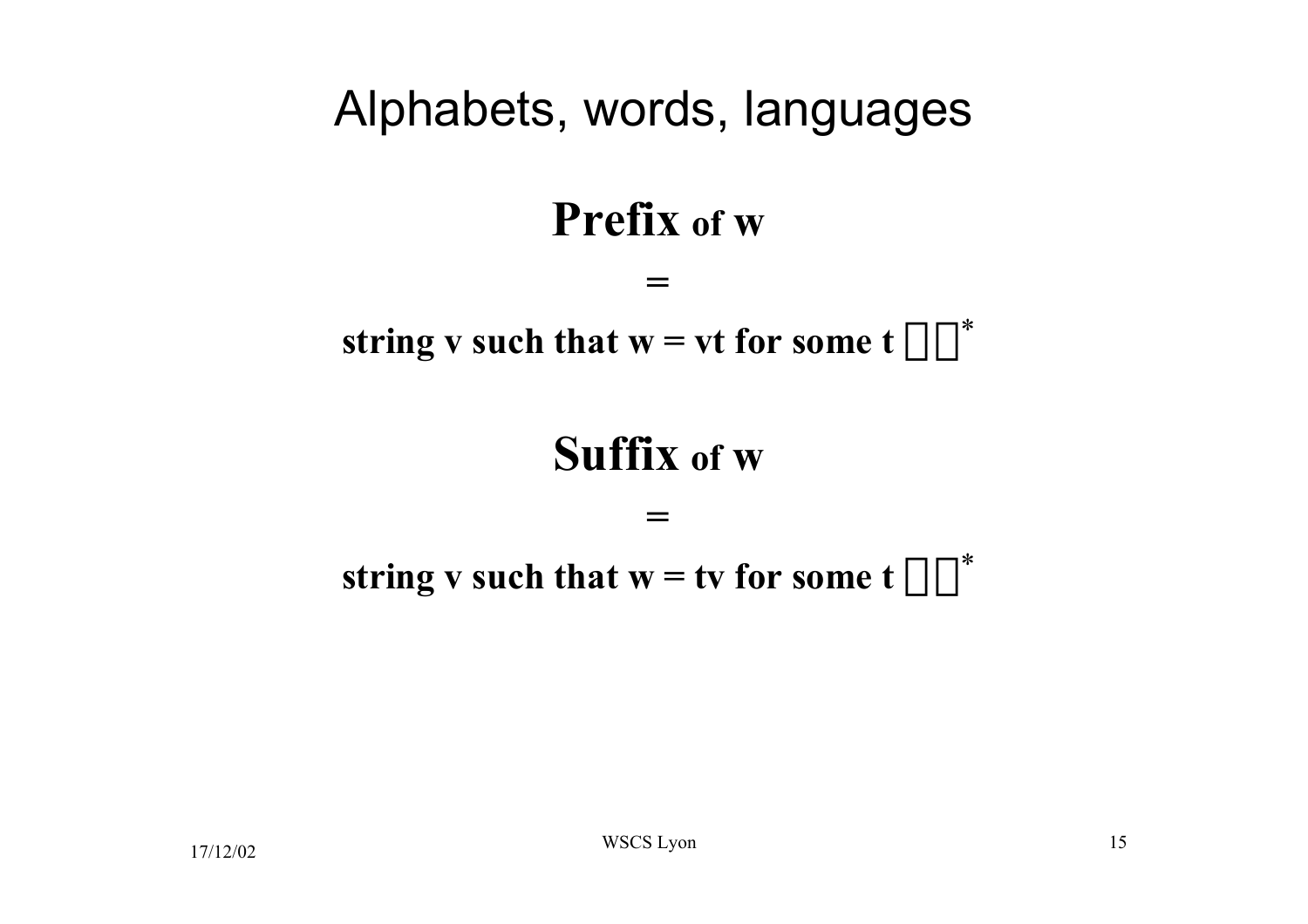### Longest Common Subsequence

Let  $S_1$  and  $S_2$  be two sequences over  $\Sigma$ .

*S*<sub>2</sub> is a **subsequence** of S<sub>1</sub> if it can be obtained from *S1* by removing some of its symbols

$$
S_1 = T A T A G C G C A A T C G
$$
  

$$
S_2 = T A T G C A T G
$$

#### **S<sub>2</sub>** is subsequence of S<sub>1</sub>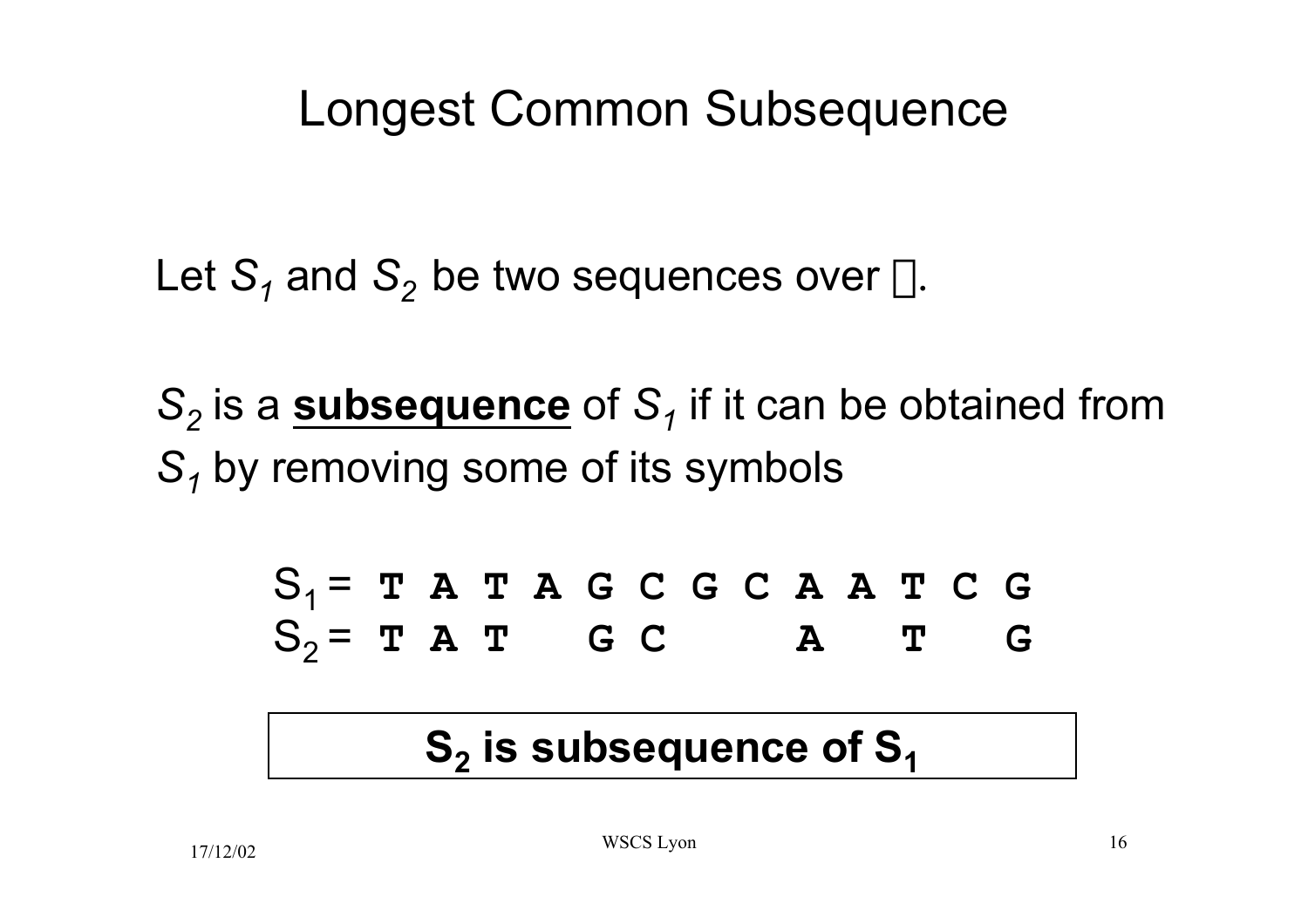# Longest Common Subsequence

Let **S** be a set of sequences.

*S* is a *common subsequence* of S if it is a subsequence of every sequence in **S** 

Problem (LCS):

*Given a set* S *of sequences, compute a longest common subsequence lcs(*S*)*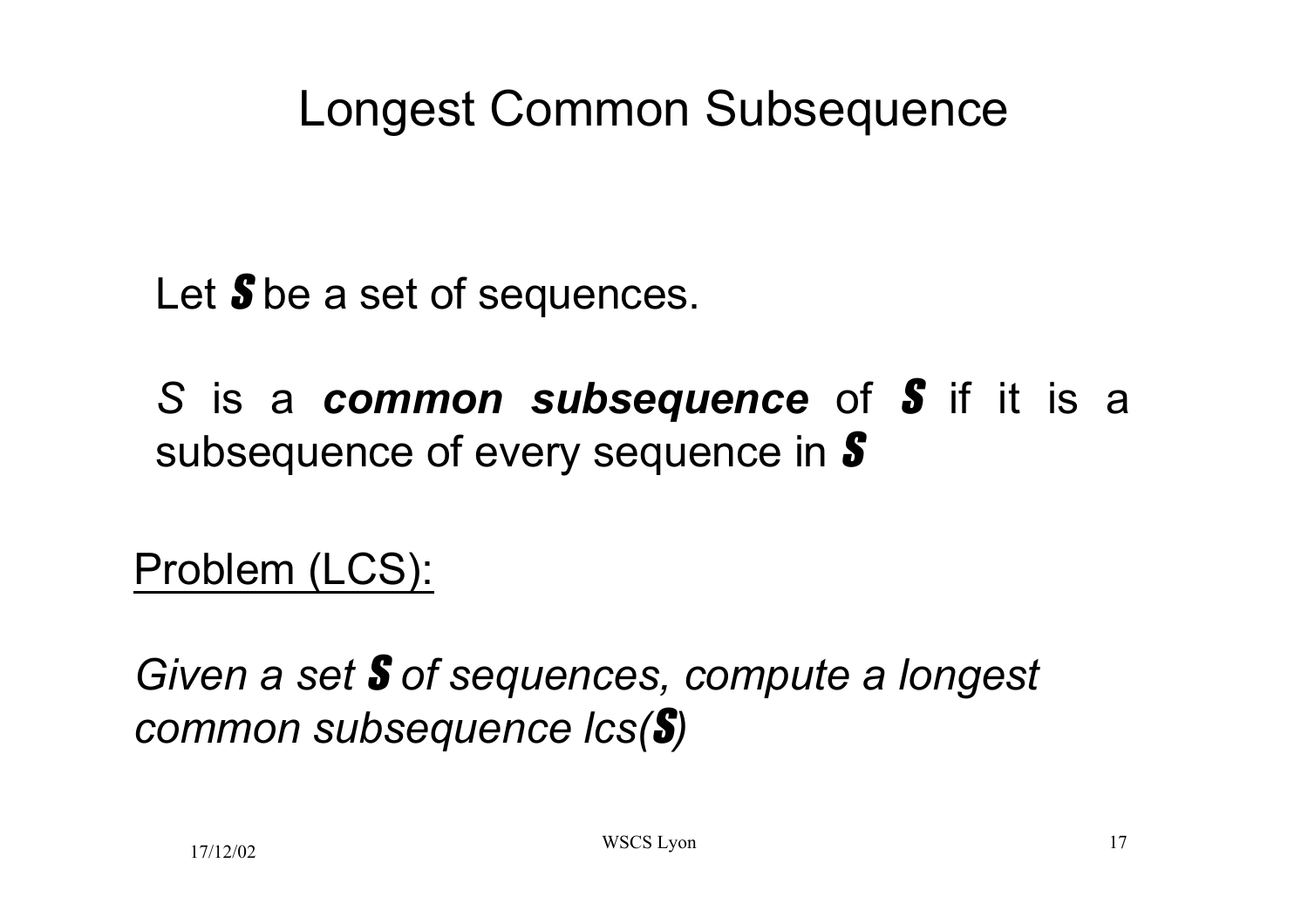# Longest Common Subsequence, an example

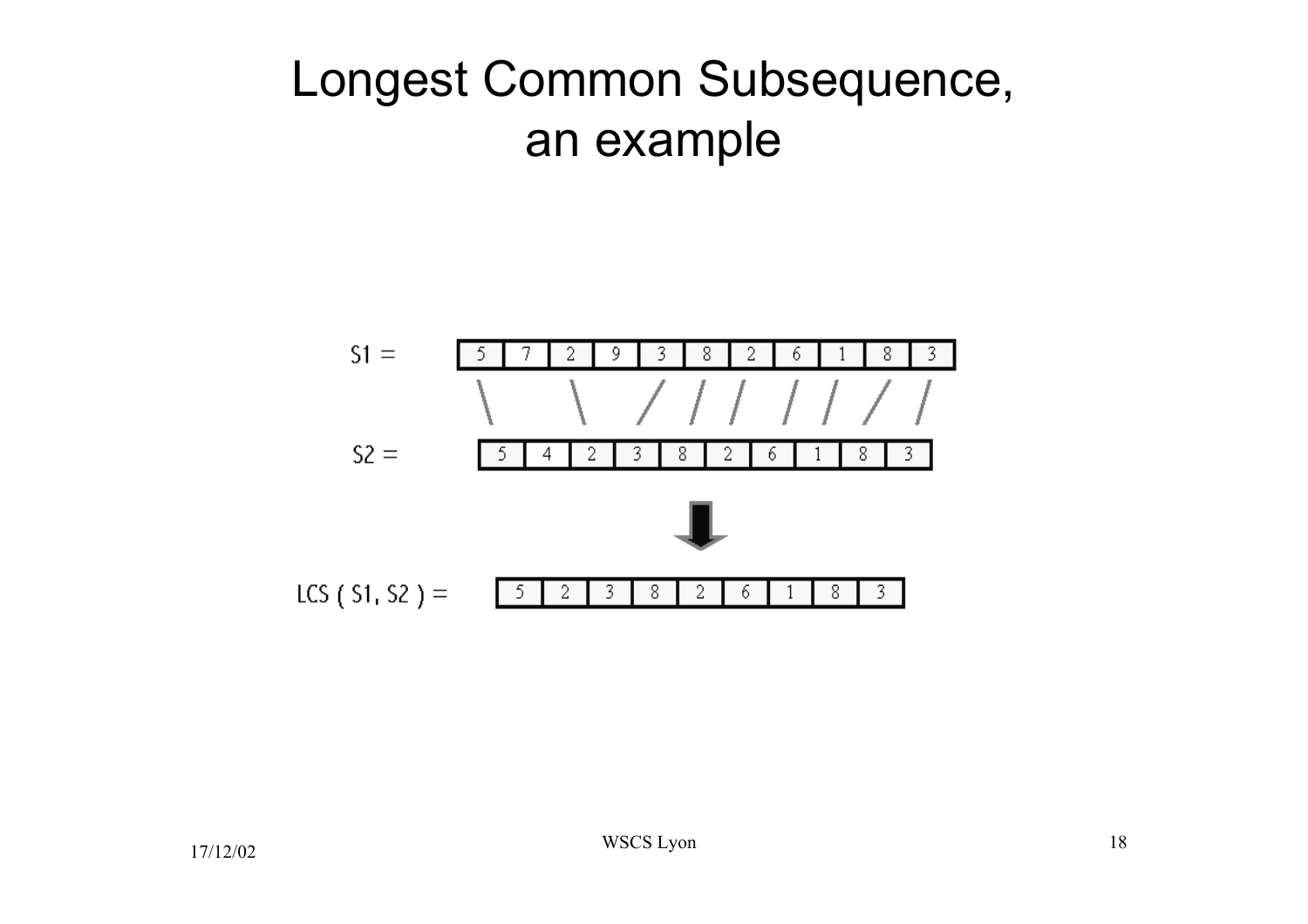### Longest Common Subsequence

Def: Given an alphabet  $\Sigma$  and sequences  $S_1, S_2 \in \Sigma^*$ ,  $\text{lcs}(S_1, S_2)$ **S2**) **is a sequence W such that:**

1) 
$$
\forall i, 1 \le i \le |W|-1,
$$
  
\n $\exists j, j': 1 \le j < j' \le |S_1|, \exists k, k': 1 \le k < k' \le |S_2| \text{ such that:}$   
\n $W[i] = S_1[j] = S_2[k],$ 

**and**

 $W[i+1] = S_{1}[i'] = S_{2}[k']$ ;

**2)**  $\neg$  **3** W'  $\in \mathbb{Z}^*$ : (1) and  $|W'| > |W|$ .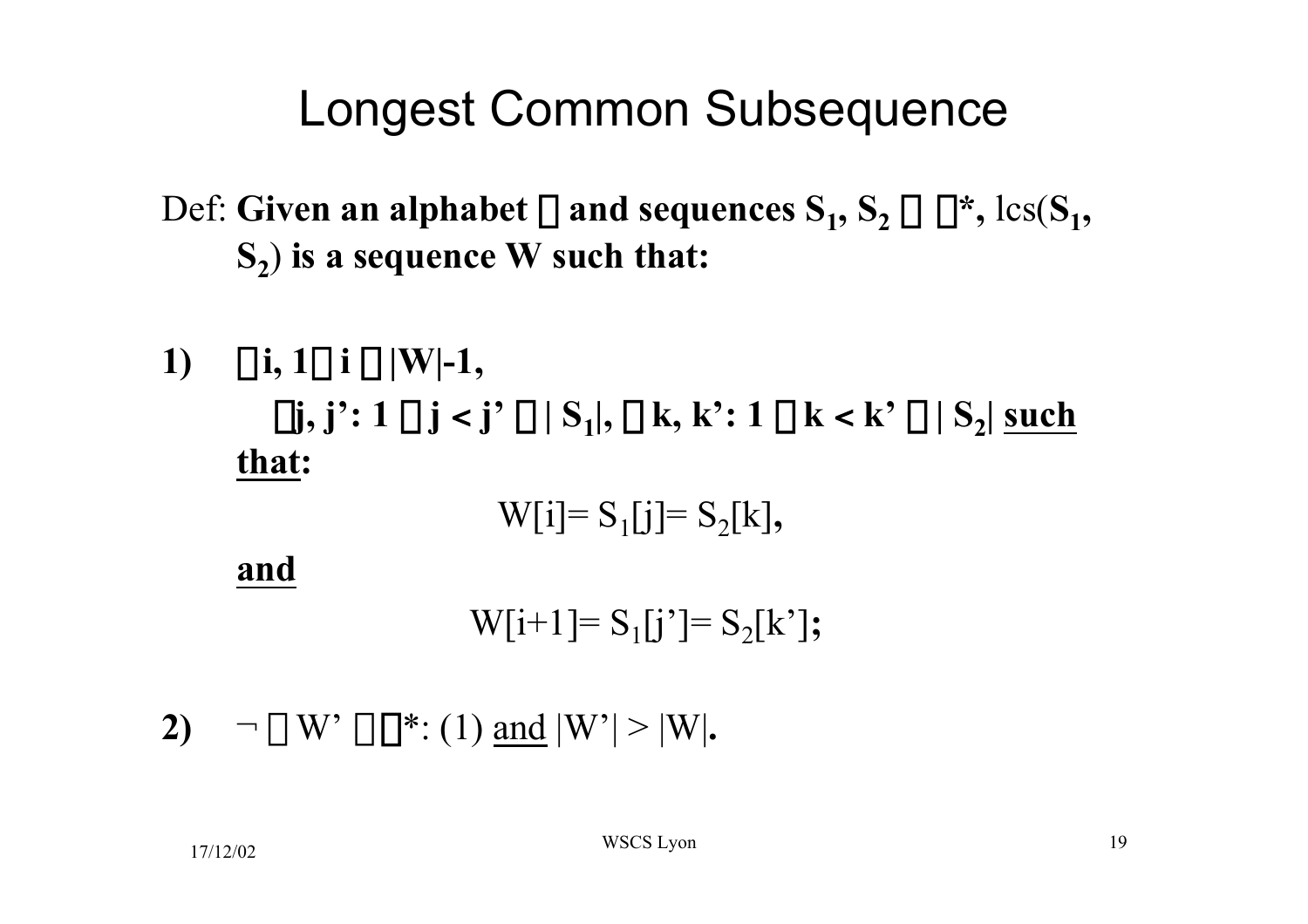# LCS in sequence analysis

**The lcs is able to:**

- **Measure the similarity among a set of sequences through its length**
- **Exhibit the nature of the similarity through the symbols it contains**
- **Applications in:**
- **data compression**
- **syntactic pattern recognition**
- **file comparison**
- **bioinformatics**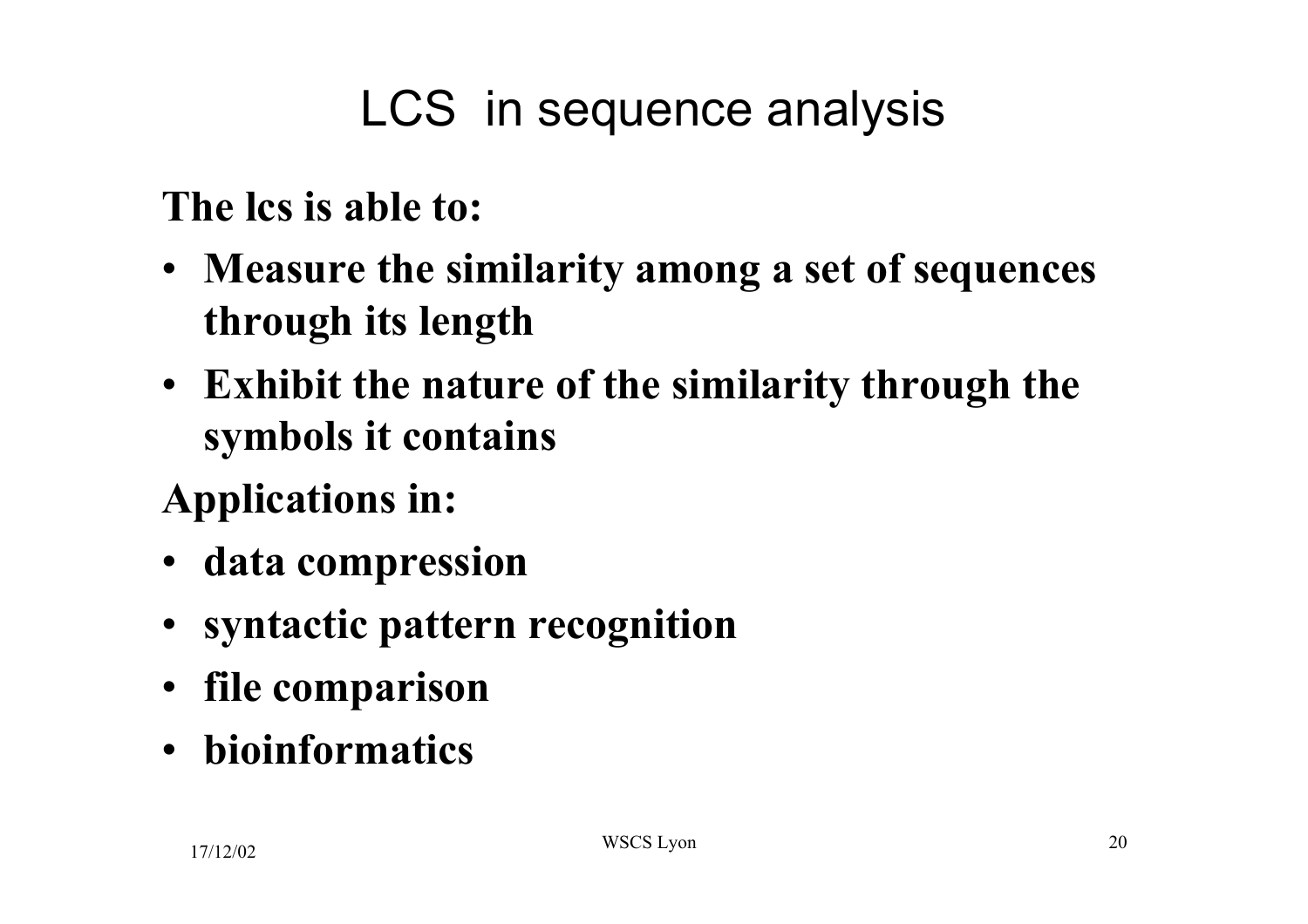# Complexity of LCS

- **Many polynomial time algorithms for LCS on two sequences**
- **Maier 78: LCS among k sequences is NP-hard**
- **Jiang, Li 95: nonapproximability results**
- **Jiang, Li 95: Long Run, approximation algorithm over a fixed alphabet**
- **Bonizzoni, Della Vedova, Mauri 98:better approximation ratio on the average**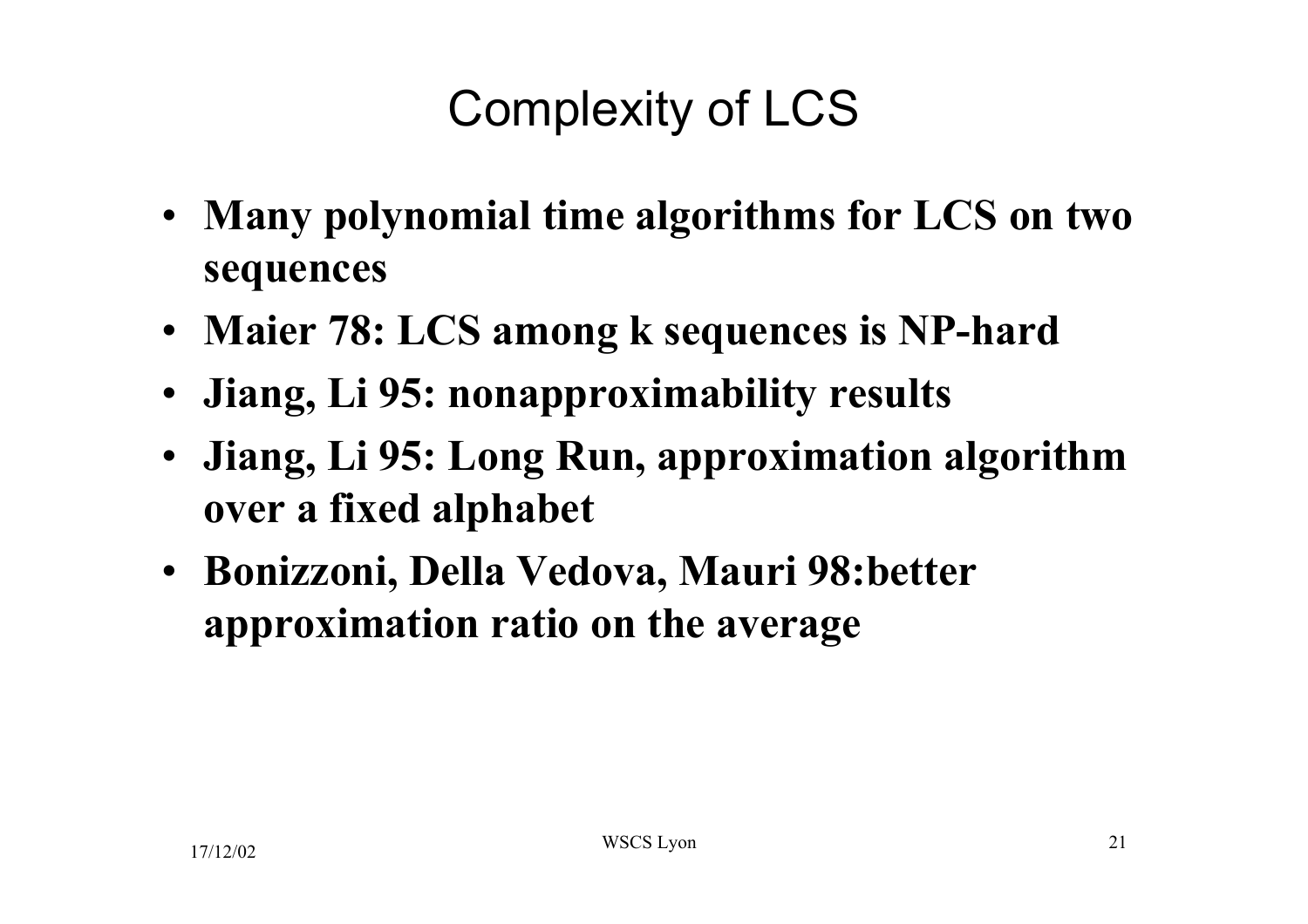# LCS, Relaxed

- Def: Given an alphabet  $\Sigma$ ,  $\Sigma \subset N$ , sequences  $S_1$ ,  $S_2 \in \Sigma^*$ ,  $\delta \ge 0$ ,  $LCS_{\delta}(S_1, S_2)$  is a sequence W such that:  $\delta$
- 1)  $\forall i, 1 \le i \le |W|-1,$  $\exists j, j': 1 \le j \le j' \le |S_1|, \exists k, k': 1 \le k \le k' \le |S_2|$  such **that:**

$$
W[i] = S_1[j] = S_2[k] \pm \varepsilon,
$$

**and**

$$
W[i+1] = S_1[j'] = S_2[k'] \pm \varepsilon,
$$
  
with  $0 \le \varepsilon \le \delta$ ;  
2)  $\neg \exists W' \in \Sigma^* : (1) \text{ and } \gamma(M_W, S_1, S_2) > \gamma(M_W, S_1, S_2),$   
where: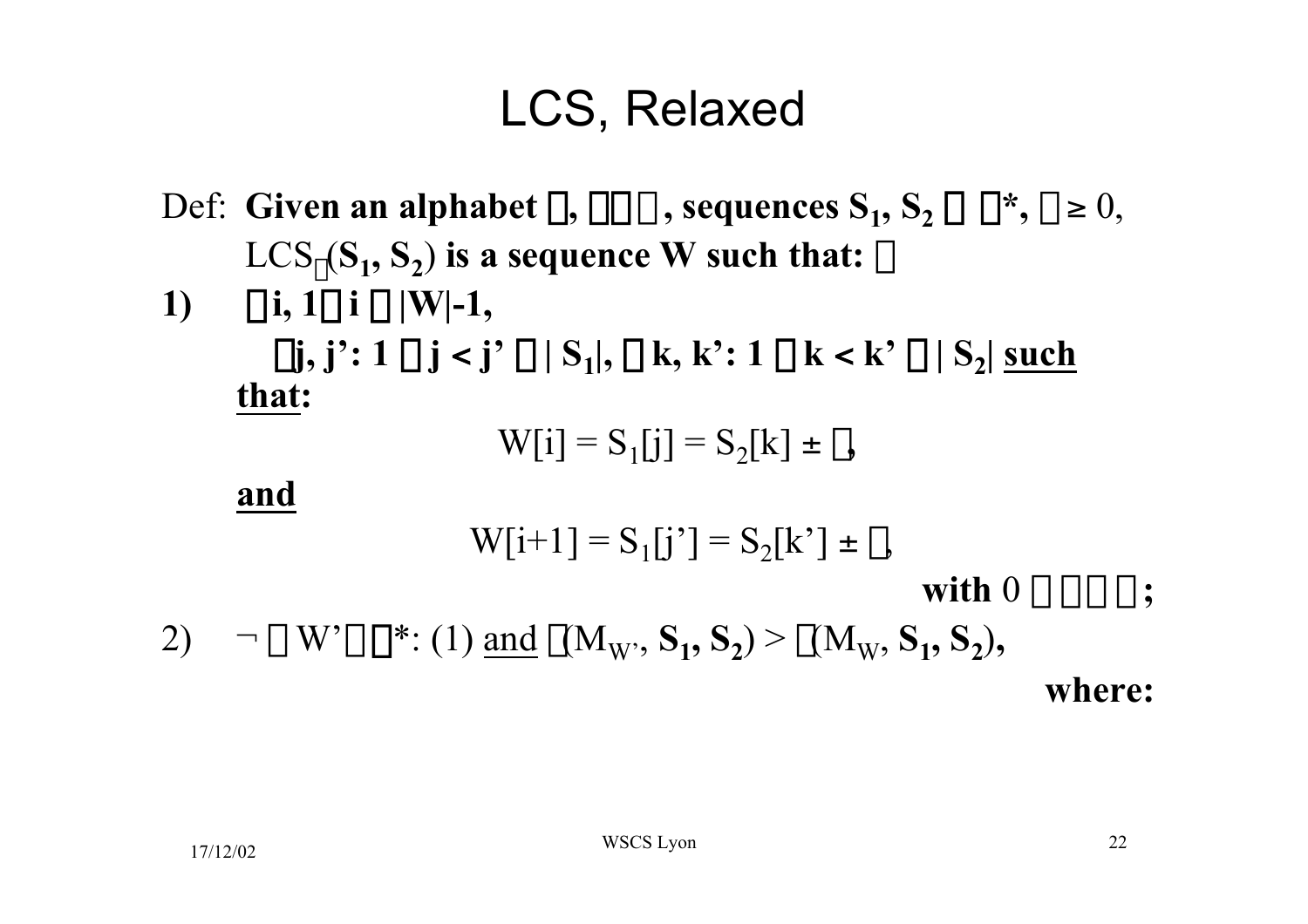# LCS, Relaxed

$$
\forall S_1, S_2, W \in \Sigma^*,
$$
  
\n
$$
M_W(S_1, S_2) := \{(j, k) \mid 1 \le j \le |S_1|, 1 \le k \le |S_2|, \exists i : 1 \le i \le |W| \le t : W[i] = S_1[j] = S_2[k] \pm \epsilon, \qquad \text{with } 0 \le \epsilon \le \delta ;
$$
  
\n
$$
\underline{\text{and}}
$$
  
\n
$$
\underline{\text{if } 1 \le i \le |W|-1},
$$
  
\n
$$
\underline{\text{then }} \exists j': 1 \le j' \le |S_1|, \exists k': 1 \le k' \le |S_2| \text{ such that:}
$$
  
\n
$$
(W[i+1] = S_1[j'] = S_2[k'] \pm \epsilon) \land (j' > j) \land (k' > k),
$$
  
\n
$$
\underline{\text{with } 0 \le \epsilon \le \delta ;}
$$
  
\n
$$
\underline{\text{and where:}} \quad \gamma(M, S_1, S_2) :=_{-(j, k) \in M} \text{cost}(S[j], S[k]);
$$
  
\n
$$
\underline{\text{and } \text{cost}(a, b) := 1 - |a - b|, \text{ with } a, b \in \Sigma.
$$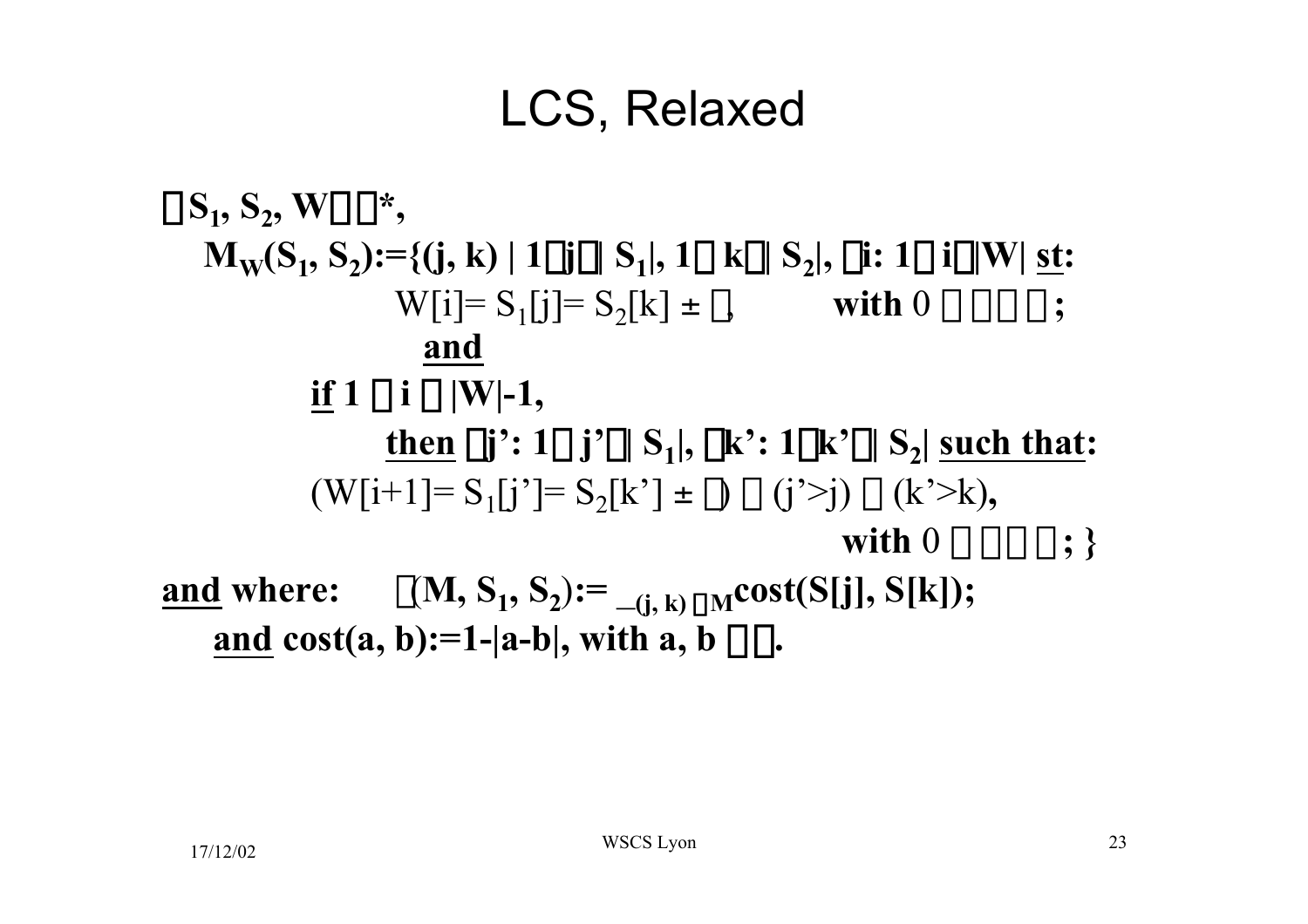#### LCS (Relaxed), an example

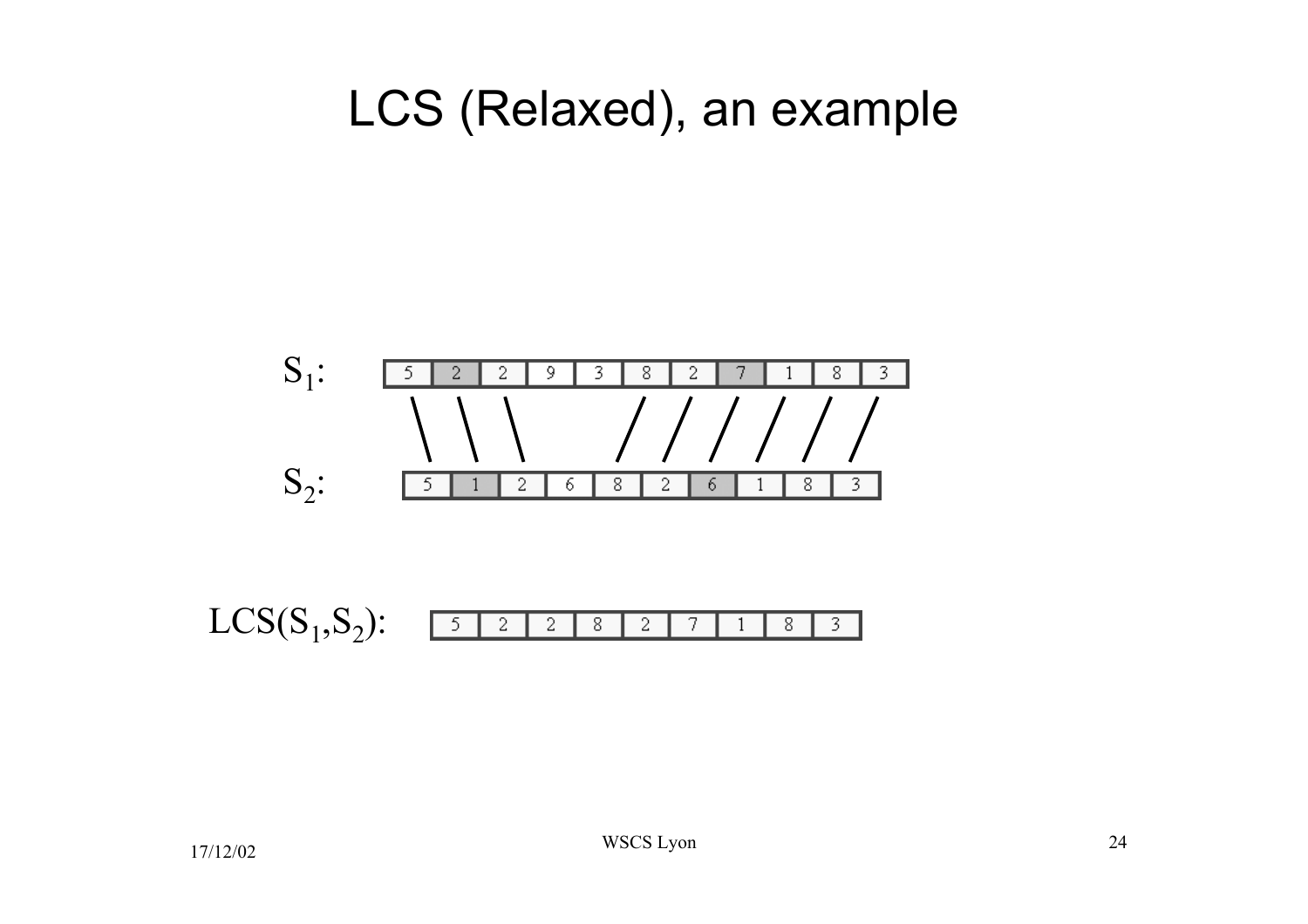# Lempel-Ziv complexity

- **L. & Z. propose as a complexity measure of a sequence the minimum number of steps needed to produce it from its prefixes using copy and paste operations**
- **L. & Z. give an algorithm to compute the above measure**
- **The complexity notion defined by L. & Z. is compatible with the algorithmic complexity theory (Kolmogorov, Chaitin)**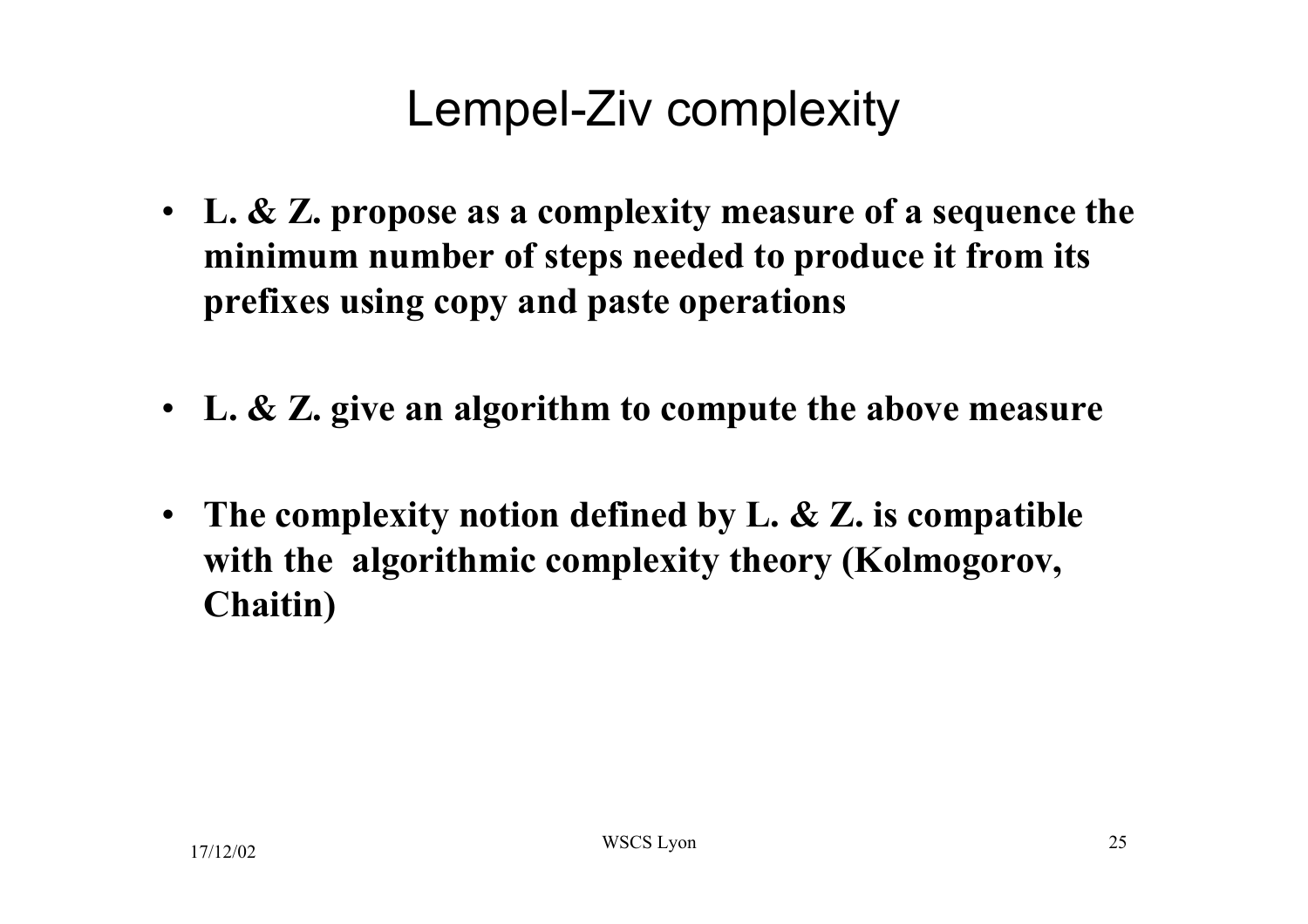# Lempel-Ziv Algorithm

```
INPUT: S \in \Sigma^*; OUTPUT: w = \{Q \in \Sigma^* | \exists i, j: S[i:j] = Q\};\
```

```
\mathbf{w} := \phi;\mathbf{w} := \mathbf{w} \cup \{\epsilon\};curr := 1;
while curr ≤ |S| do
        begin
            S' := S[curr:n] s.t. S' \in w and S^oS[n+1] \notin w;
            w := w \cup \{S^{\infty}S[n+1]\};curr := n+2;
        end
```

```
NOTE: S[i:j]= e for j<i
```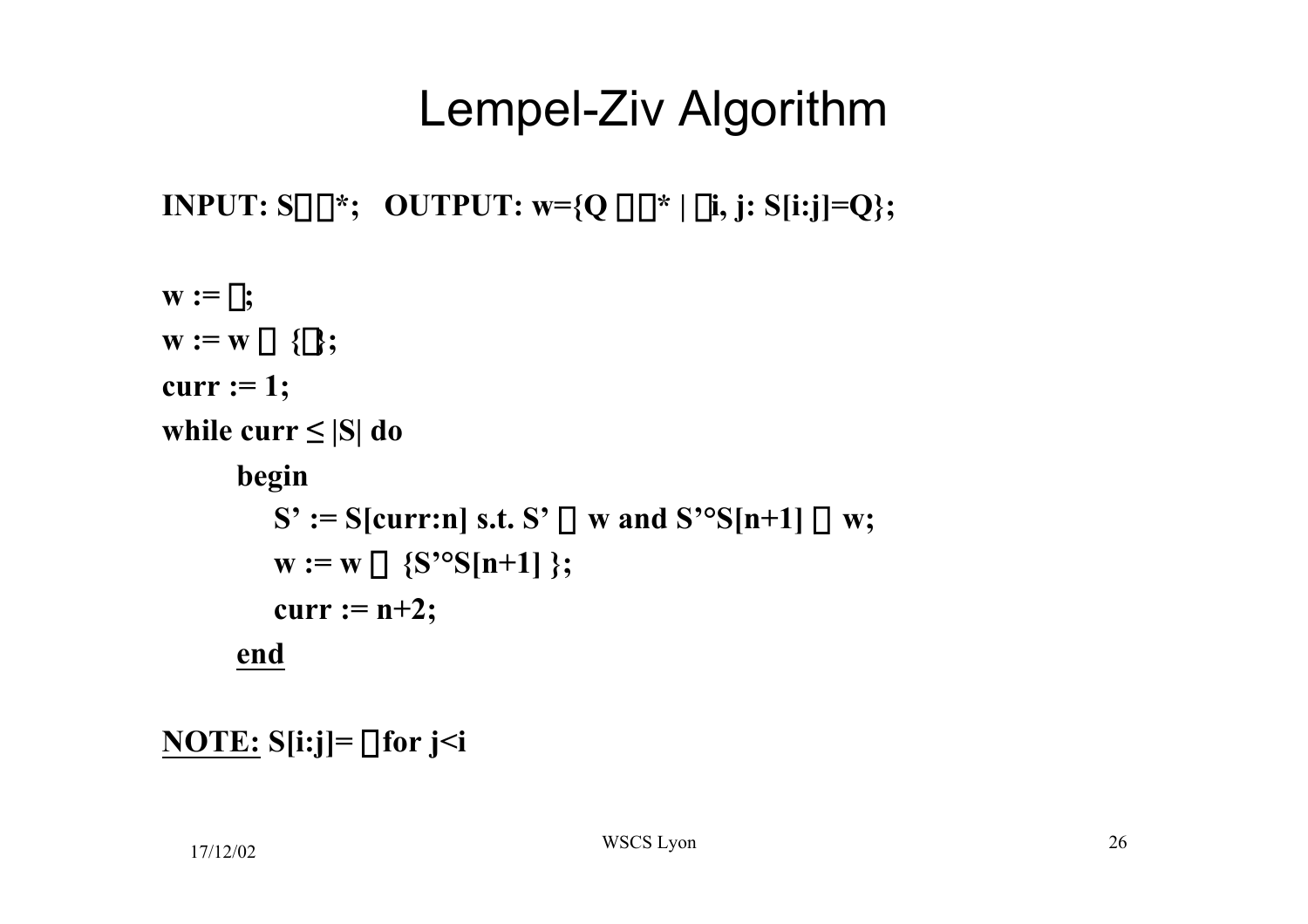# Lempel-Ziv -Trees

• **The vocabulary** w **obtained can be organized in a hierarchical (tree) structure through the prefix relation:**

**prefix :=** { (u, v) | u, v∈w and  $\exists i:$  u=v[1:i] };

- **Every word in w (except** e**) can be obtained by adding a single symbol to another word in w; hence, it can be encoded through a pointer to its maximal prefix, plus the last symbol**
- **LZCompl(S)** :=  $|w| / |S|$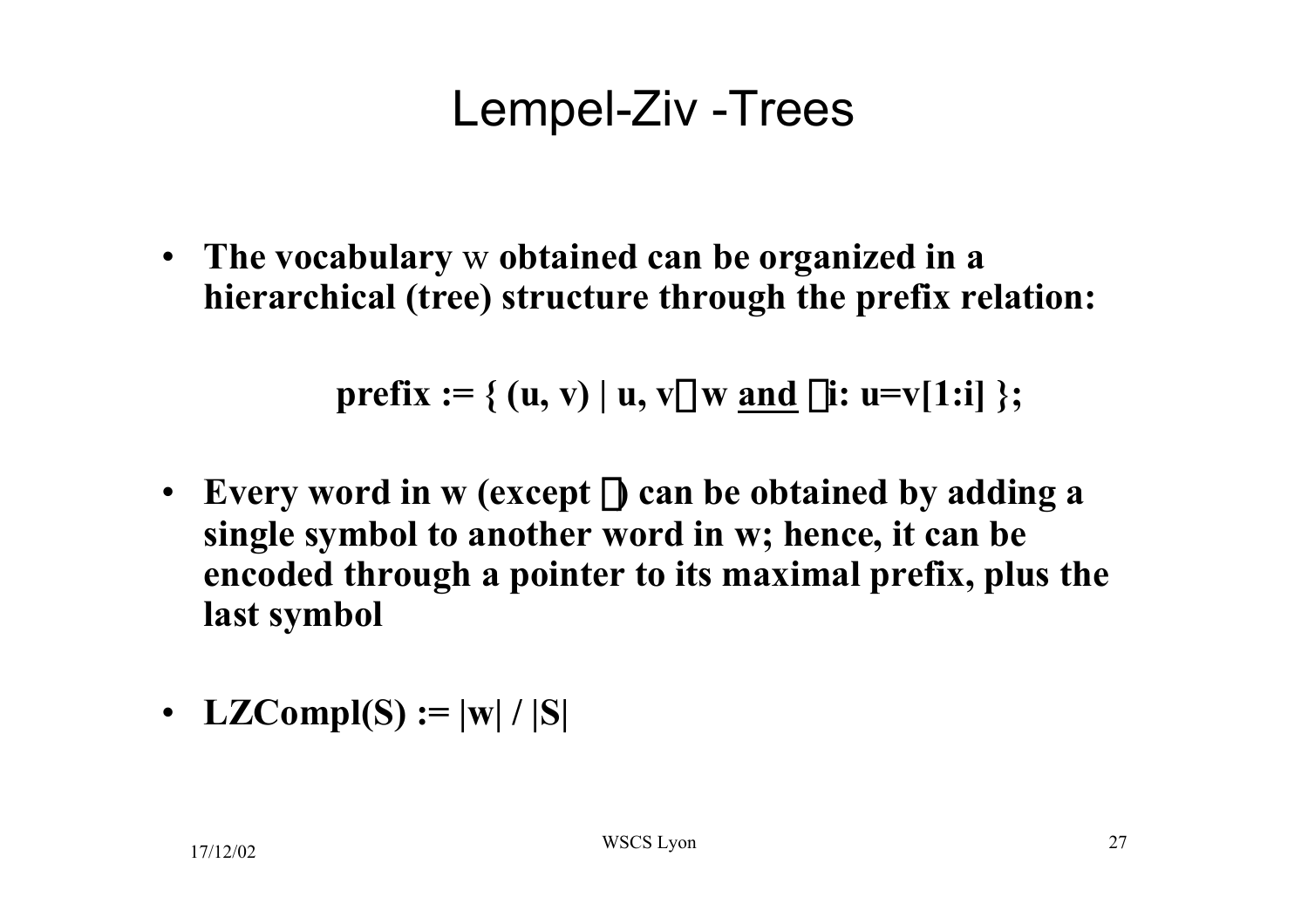#### Lempel-Ziv-Trees, an example

#### $S = 5.52.3.51.31.511.$

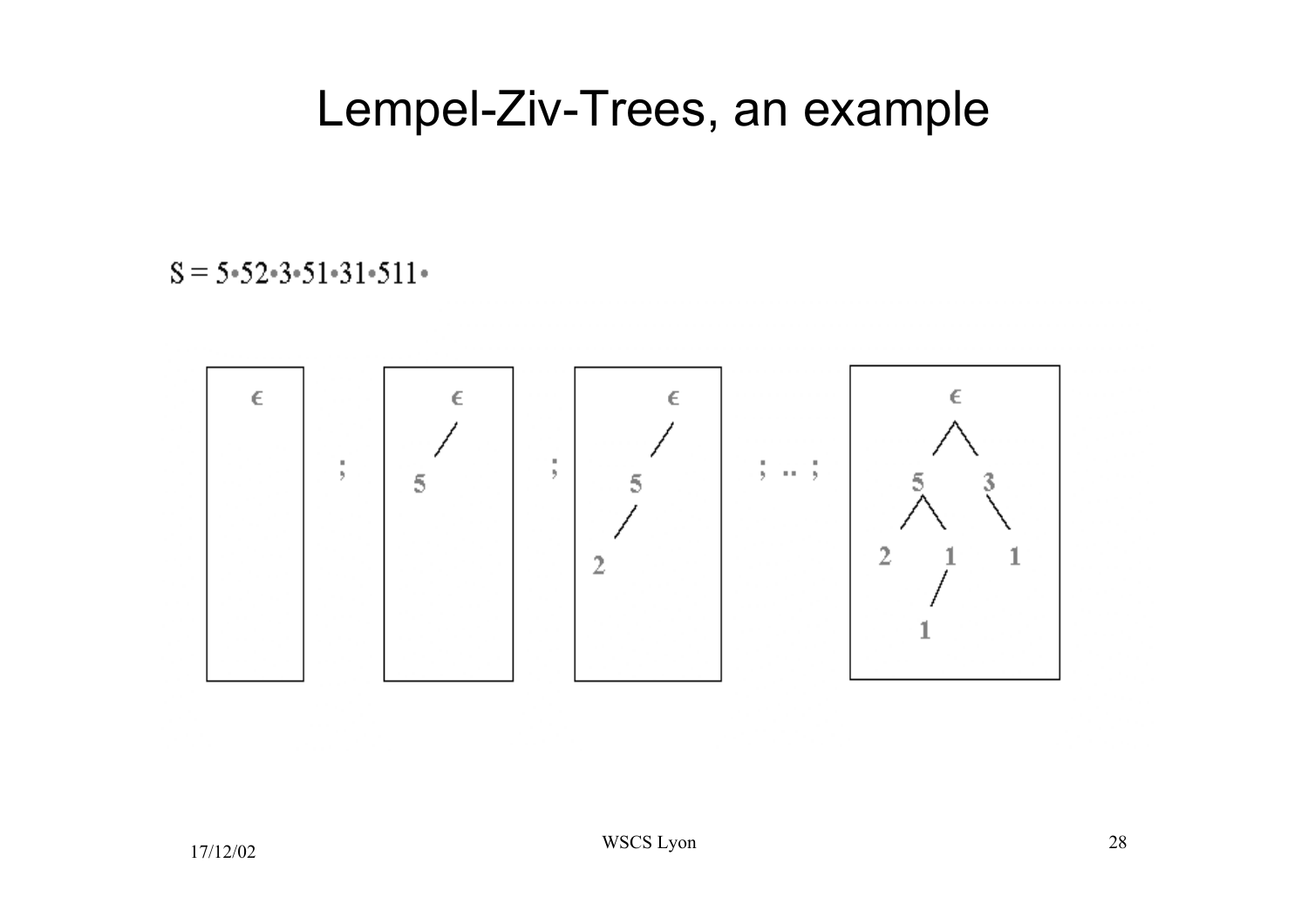# Lempel-Ziv-Trees, meaning

- **Acquisition of knowledge about the regularity of occurrence of symbol patterns in the sequence**
- **Structuring of knowledge so as to give a representation of the sequence shortest than the list of its symbols.**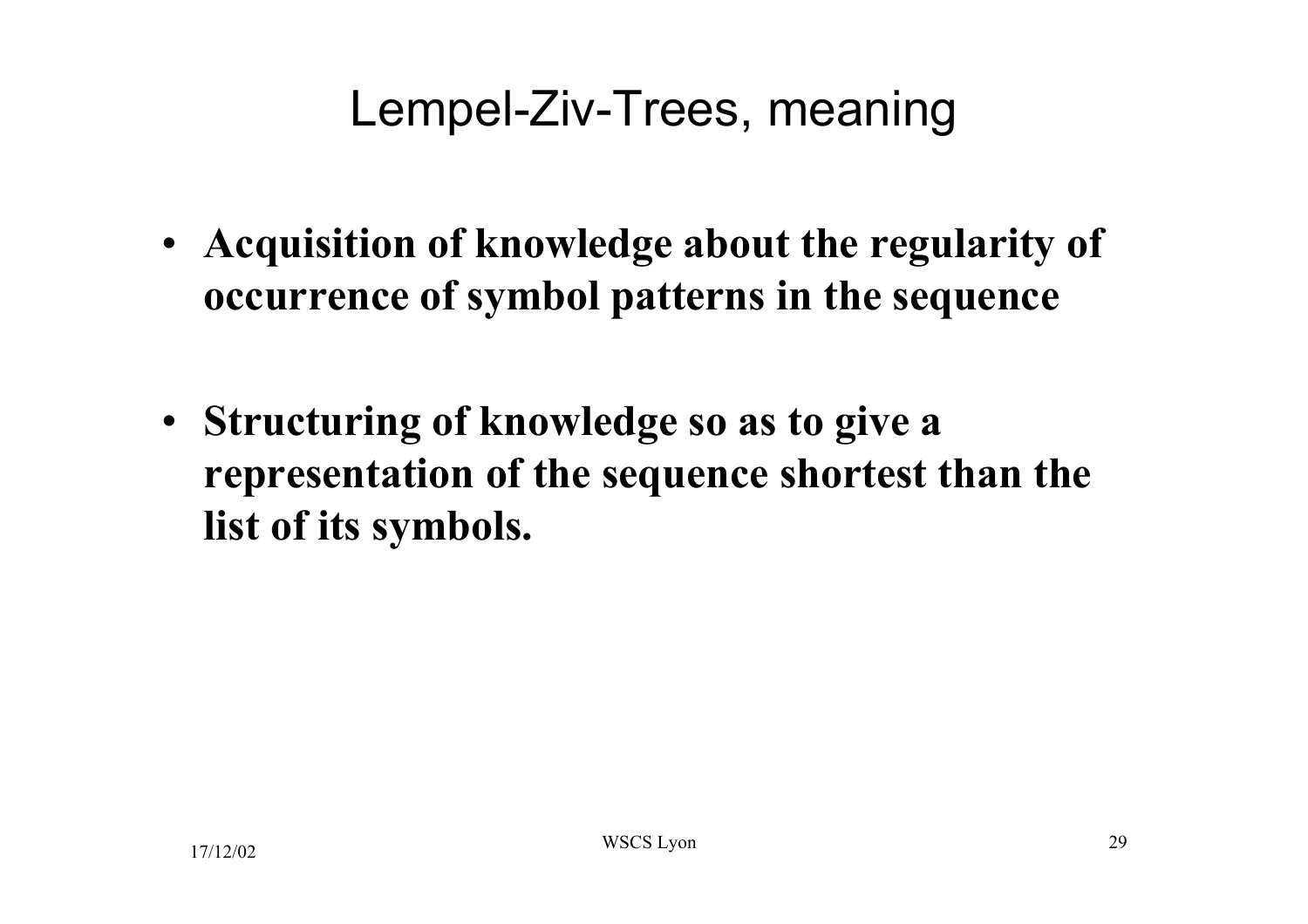#### Tree Compression, an example

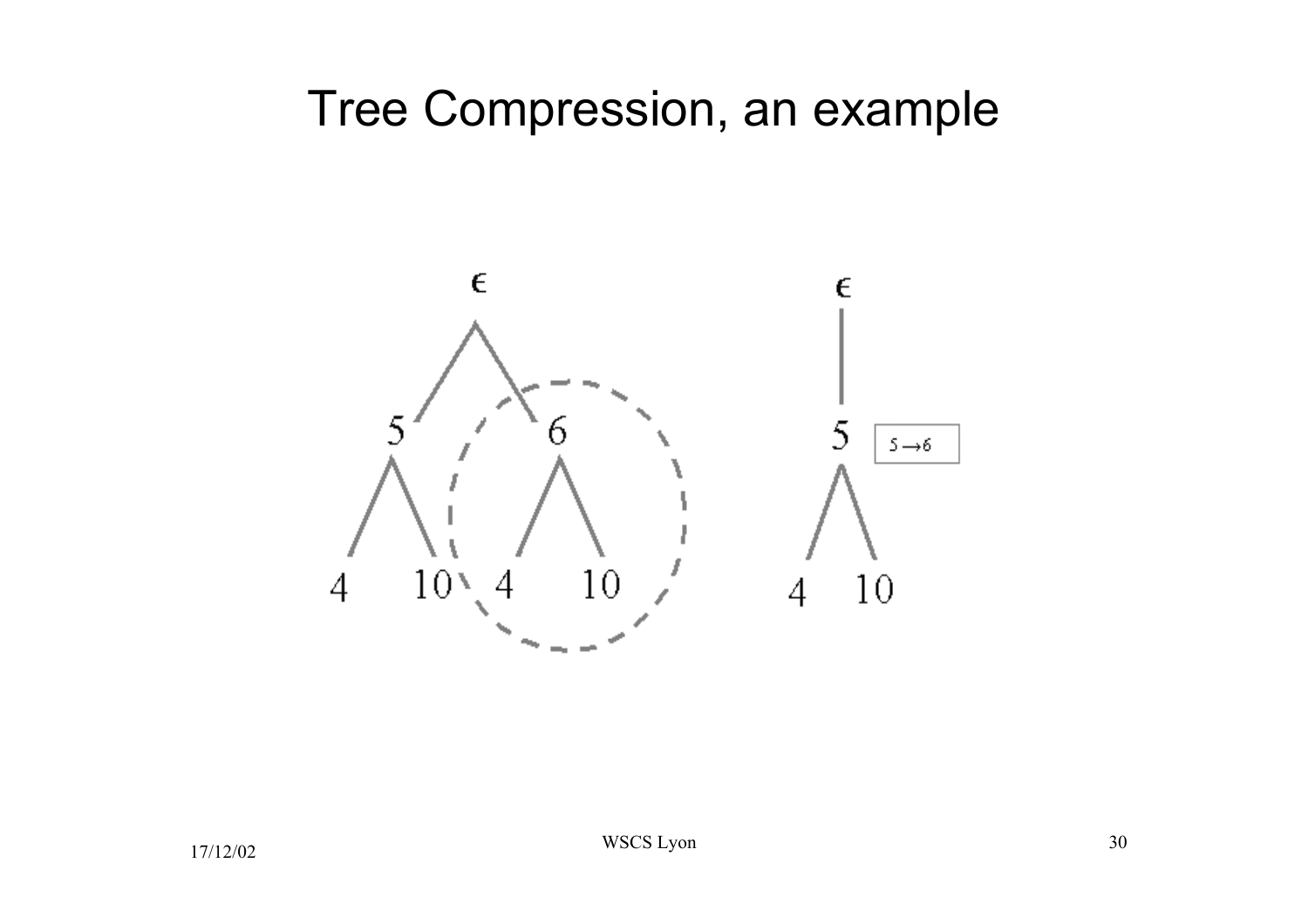# Tree Compression, meaning

- **Reduction of redundancy in the tree structure**
- **Minimization of hierarchical knowledge representations**
- **Abstraction and generalization of the knowledge empirically acquired**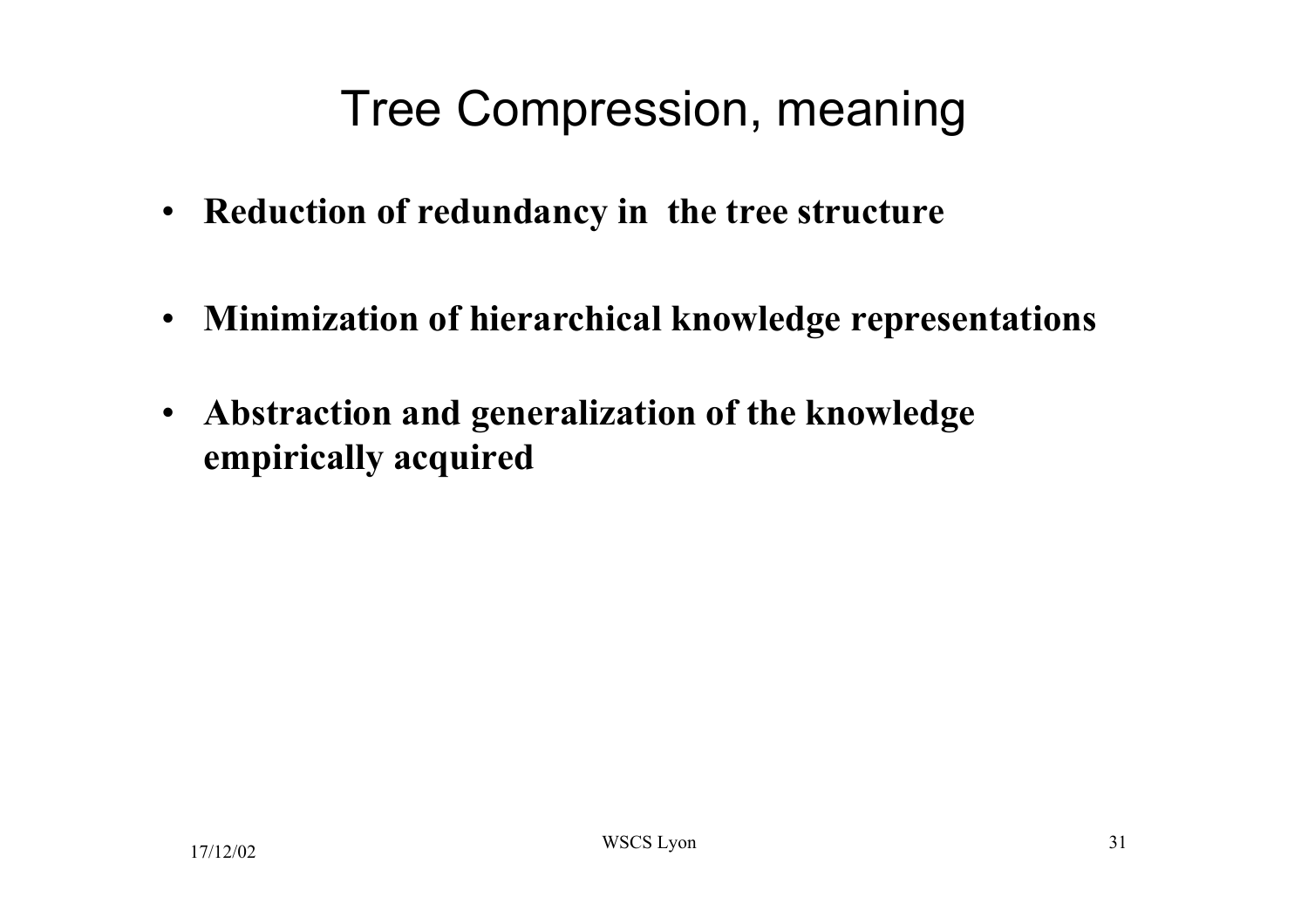### Edit Distance between trees

#### Let T be a rooted labeled tree over a given alphabet  $\Sigma$  :  $T = \langle V, E, r, \text{lab: } V \rightarrow \Sigma \rangle$

**and let have the following operations on it :**

- Insertion of an element:  $\varepsilon \rightarrow a$ ,  $a \in \Sigma$ ;
- Deletion of an element:  $a \rightarrow \varepsilon$ ,  $a \in \Sigma$ ;
- Substitution of the label of an element:  $a \rightarrow b$ ,  $a, b \in \Sigma$ ;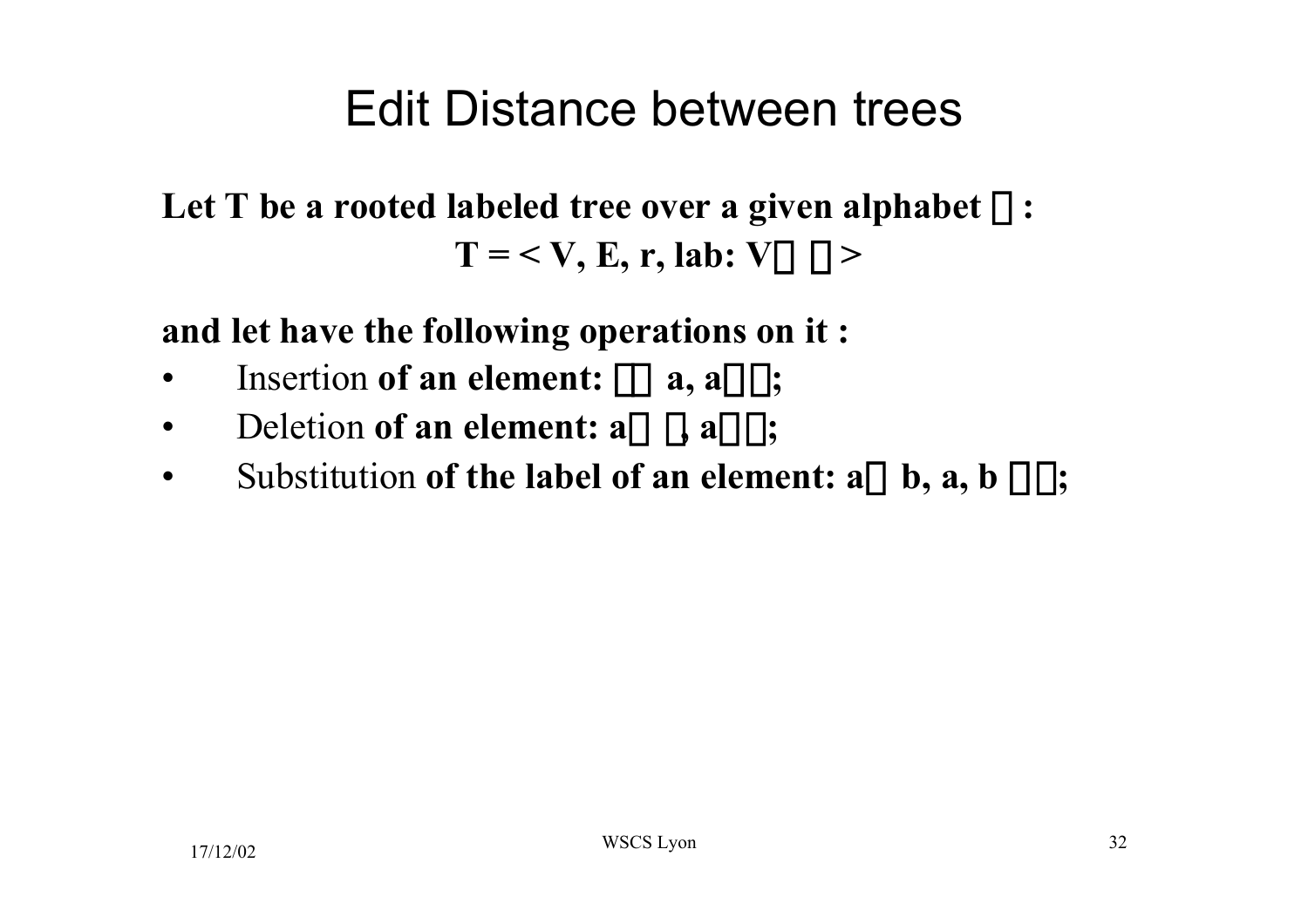#### Edit Distance between trees

EditOps :=  $\{a \rightarrow b \mid a, b \in \Sigma \cup \{\epsilon\} \ \} \$ 

**Given the (metric) cost function :**  $\gamma$ : EditOps  $\rightarrow$  R<sup>+</sup>;

# **We define the cost of a sequence Sop∈ EditOps\* as**  $\gamma(Sop) = \sum_{i=1,...|Sop|} \gamma(Sop[i]).$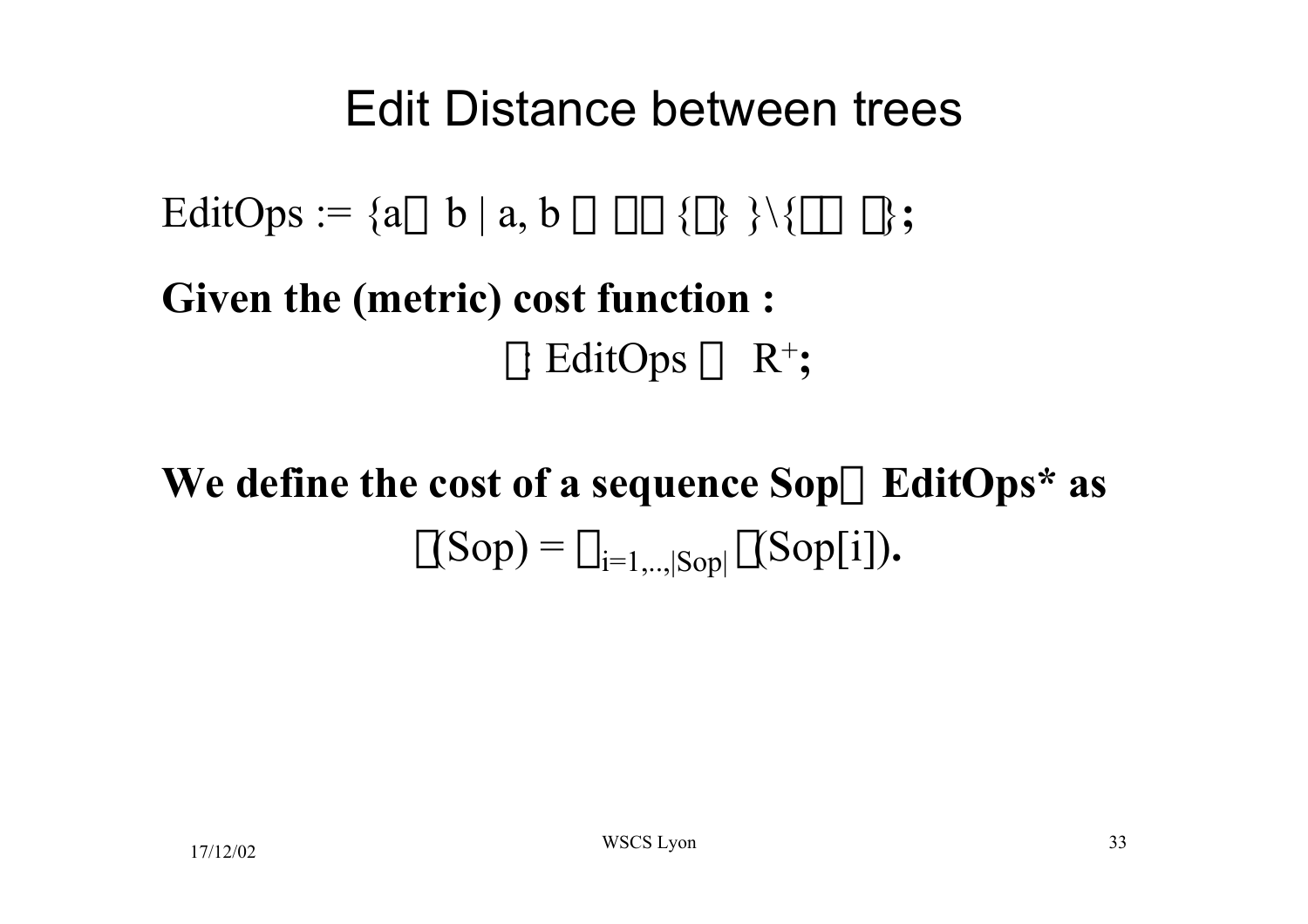### Edit Distance between trees

#### Def: **Given two labeled trees T e T', the edit distance between them is defined by:**

 $Edit( T, T') :=$ min  $_{\text{Sop}\in \text{EditOps}^*}$  { $\gamma(\text{Sop})$  | T'=  $\text{Sop}(T)$  }.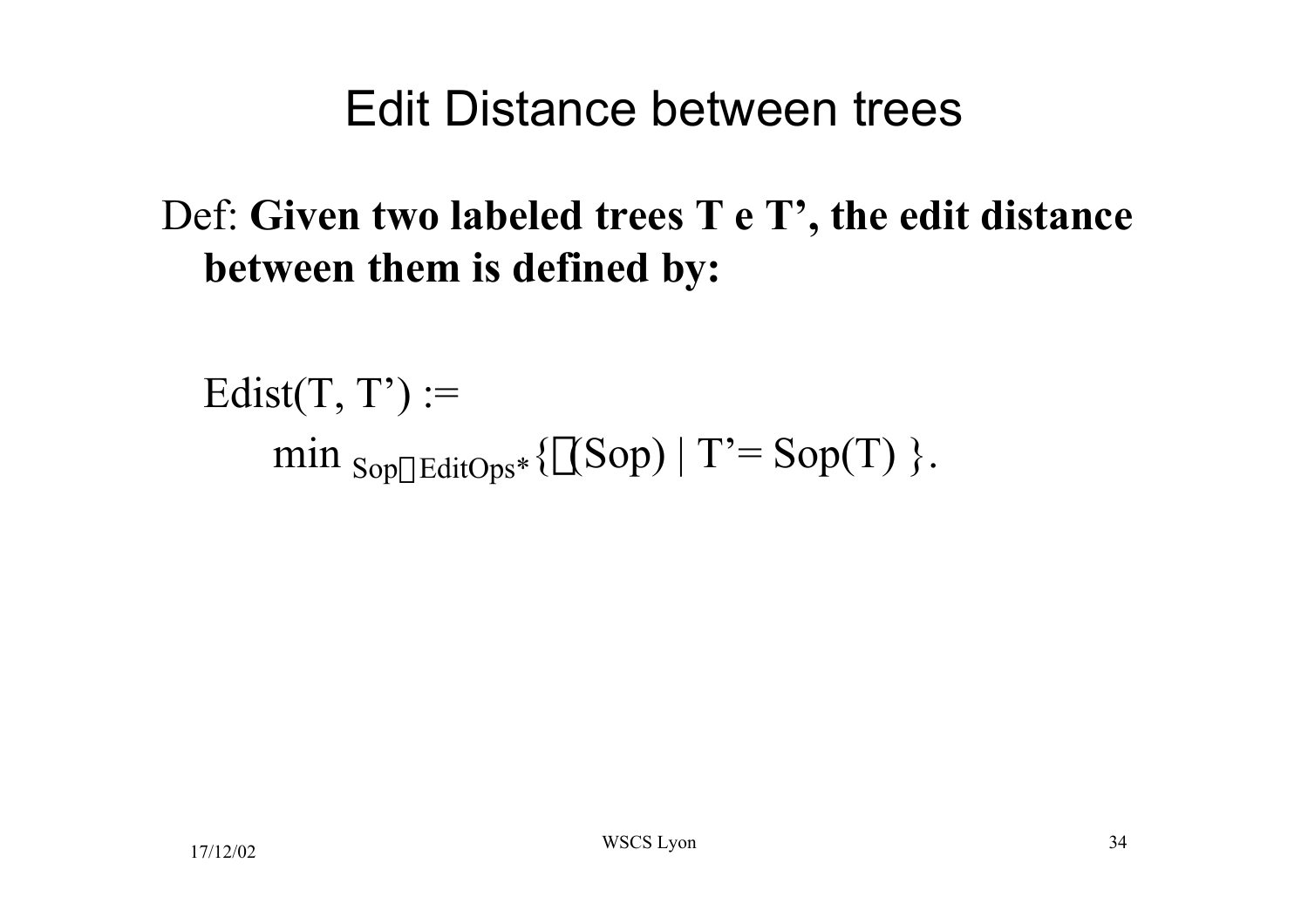# Tree Compression, Algorithm

```
proc TreeCompr( tot \in \mathbb{R}, < &T, &Sop > ) :
\mathbf{if}(\mathbf{V}_T \neq \phi)<u>if</u> ( Edist(Tdx(r_T), Tsx(r_T)) < threshold ) {
           Prune(Tdx(r_T));TreeCompr( tot, < Tdx, Sop^oSop_{Edist(Tdx(rT), Tsx(rT))} > );
       } else {
           TreeCompr( tot, < Tdx, Sop > );
           TreeCompr( tot, < Tsx, Sop > );
          }
}
```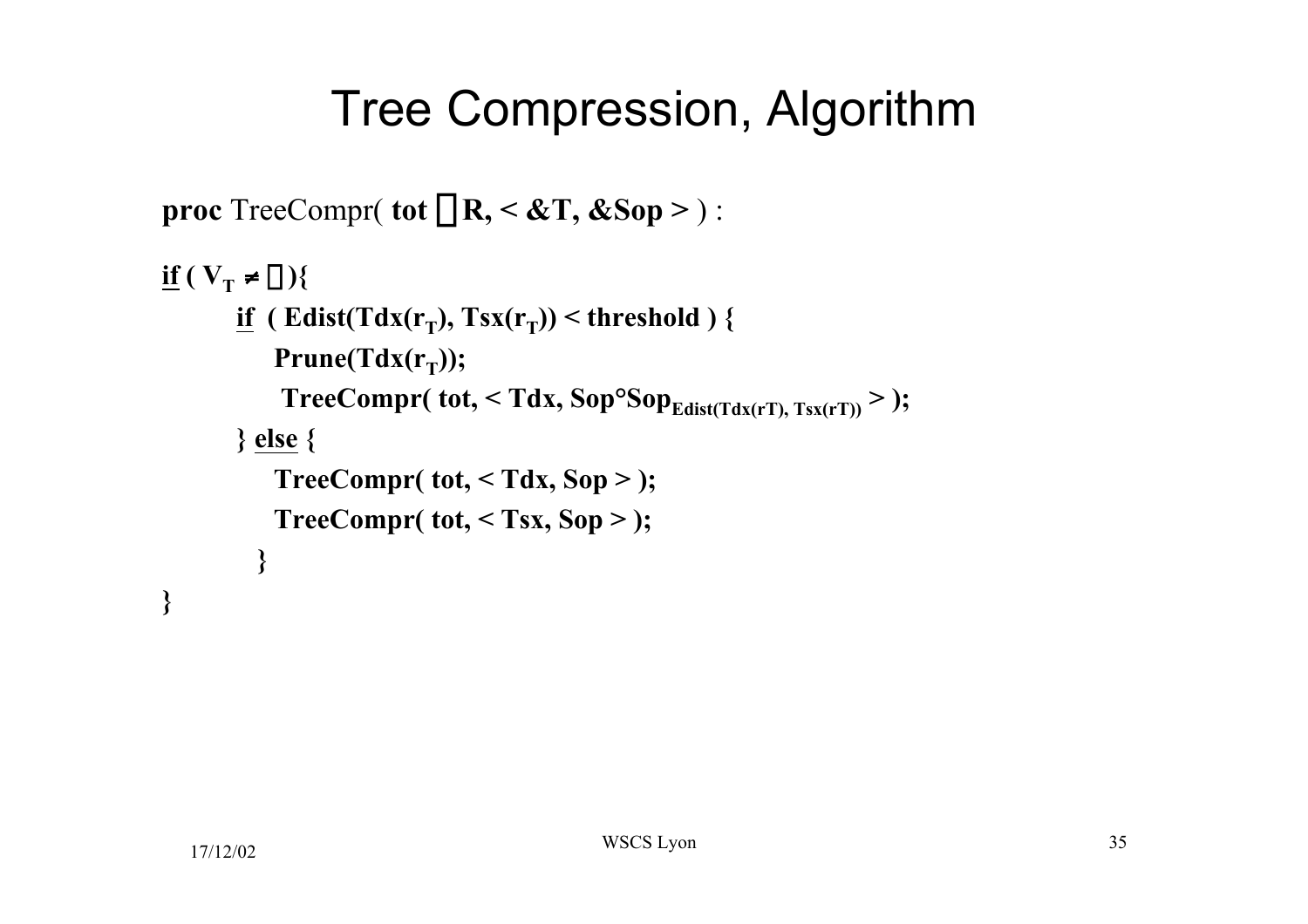# Tree Complexity

# Def: given a tree T, let T' and Sop**EE**ditOps the **results of the compression of T through** TreeCompr**; the Tree Complexity of T is:**

 $TC(T) := ( |T'| / |T| )$ 

 $+\alpha \cdot \gamma(Sop)$ 

where  $0 \leq \alpha \leq 1$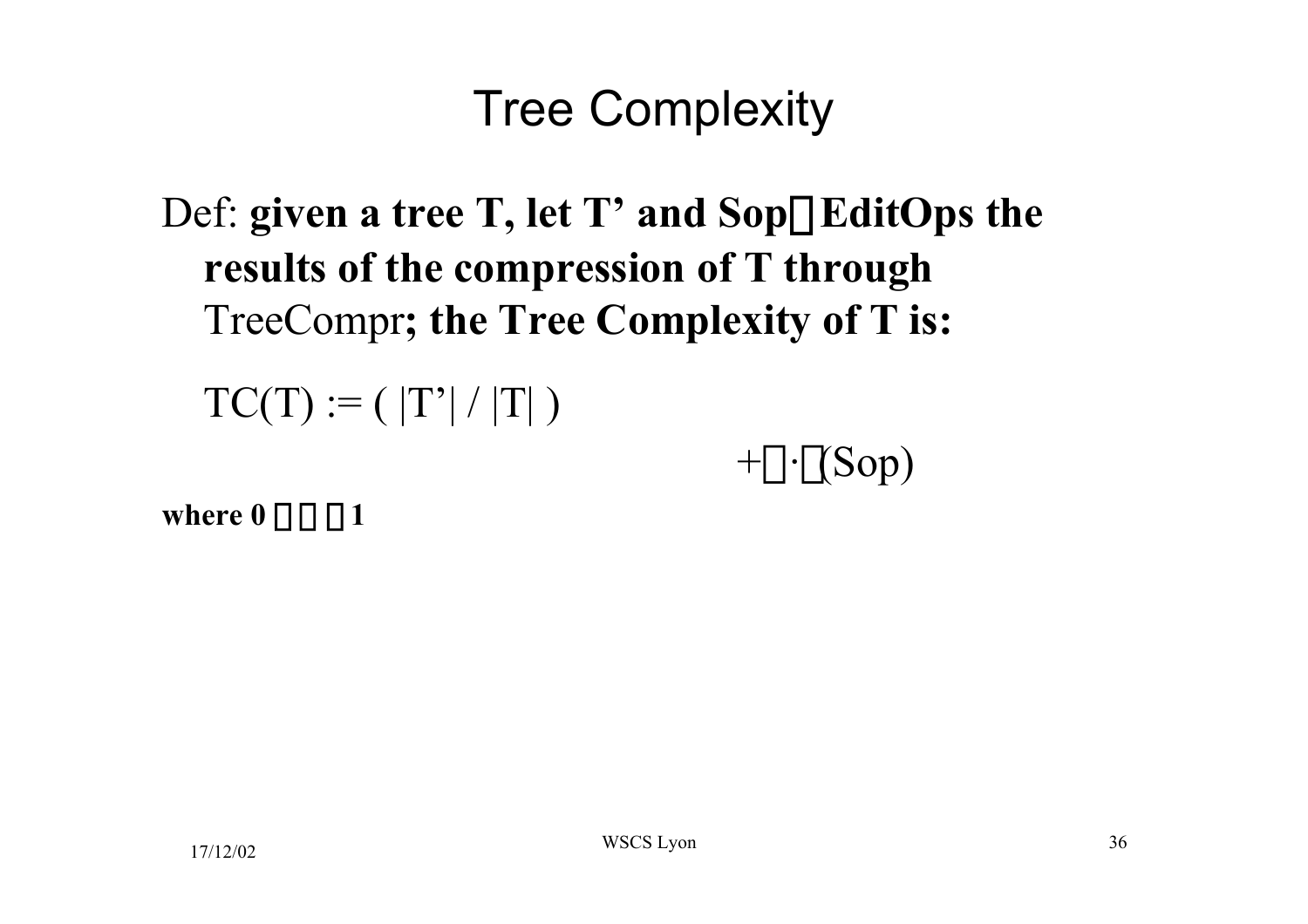# Tree Complexity

Teorema: **The computation of the tree complexity ofa tree T based on an Edit Distance** *Structure Respecting* **has time complexity** :  $O(D^3 \cdot |T|^2)$ ,

**where D is the maximum degree of nodes in T.**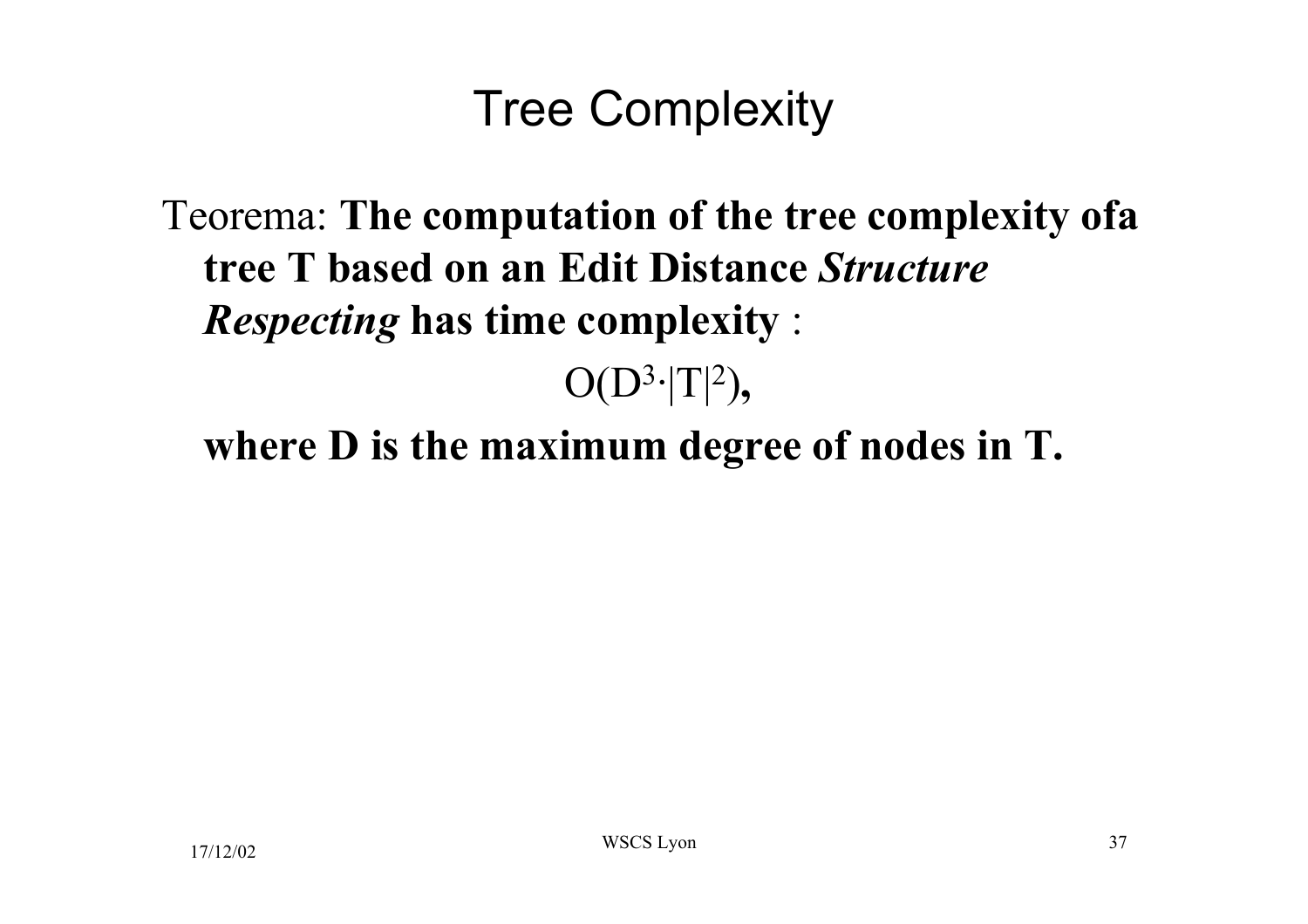# Application

#### **Analysis of sequences of** *Interspike Intervals* **from simultaneous recordings of talamic and cortical cells populations.**

#### Motivation: **key role of talamocortical areas in the elaboration of somatosensorial stimuli.**

Goal: **to discover rythmic correlations among cells activities.**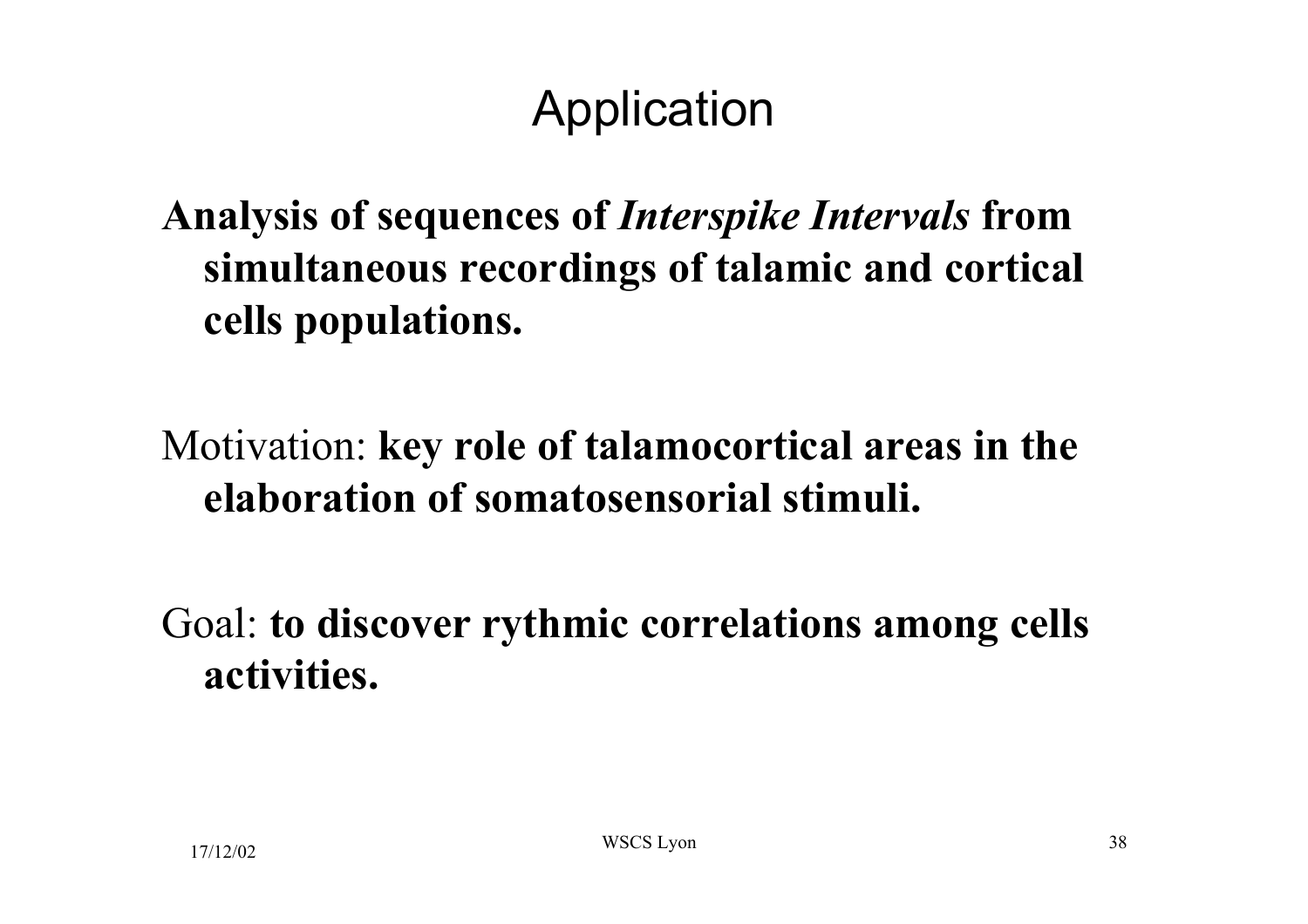# Application, LCS





17/12/02 WSCS Lyon 39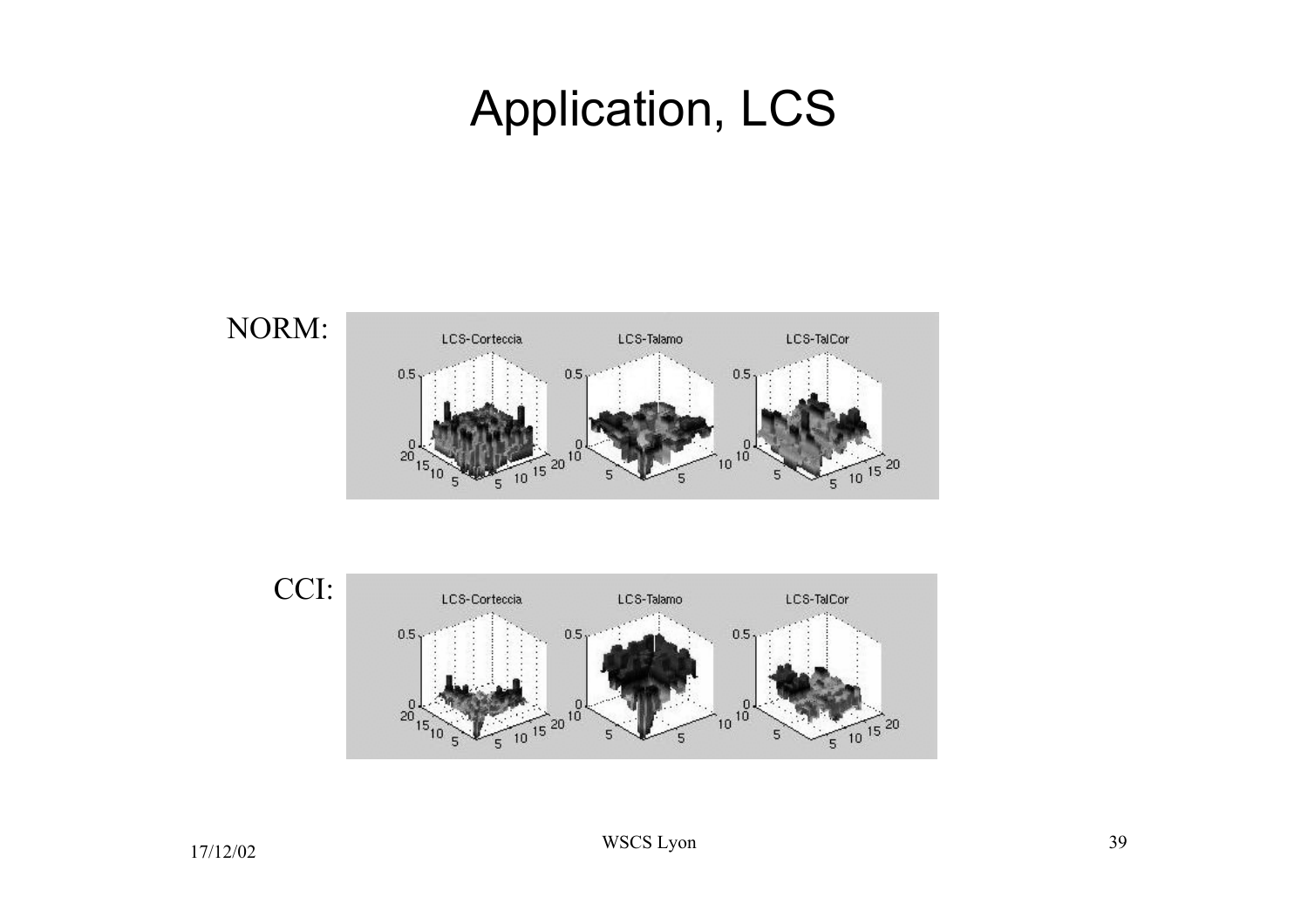### Application, LZ-Complexity



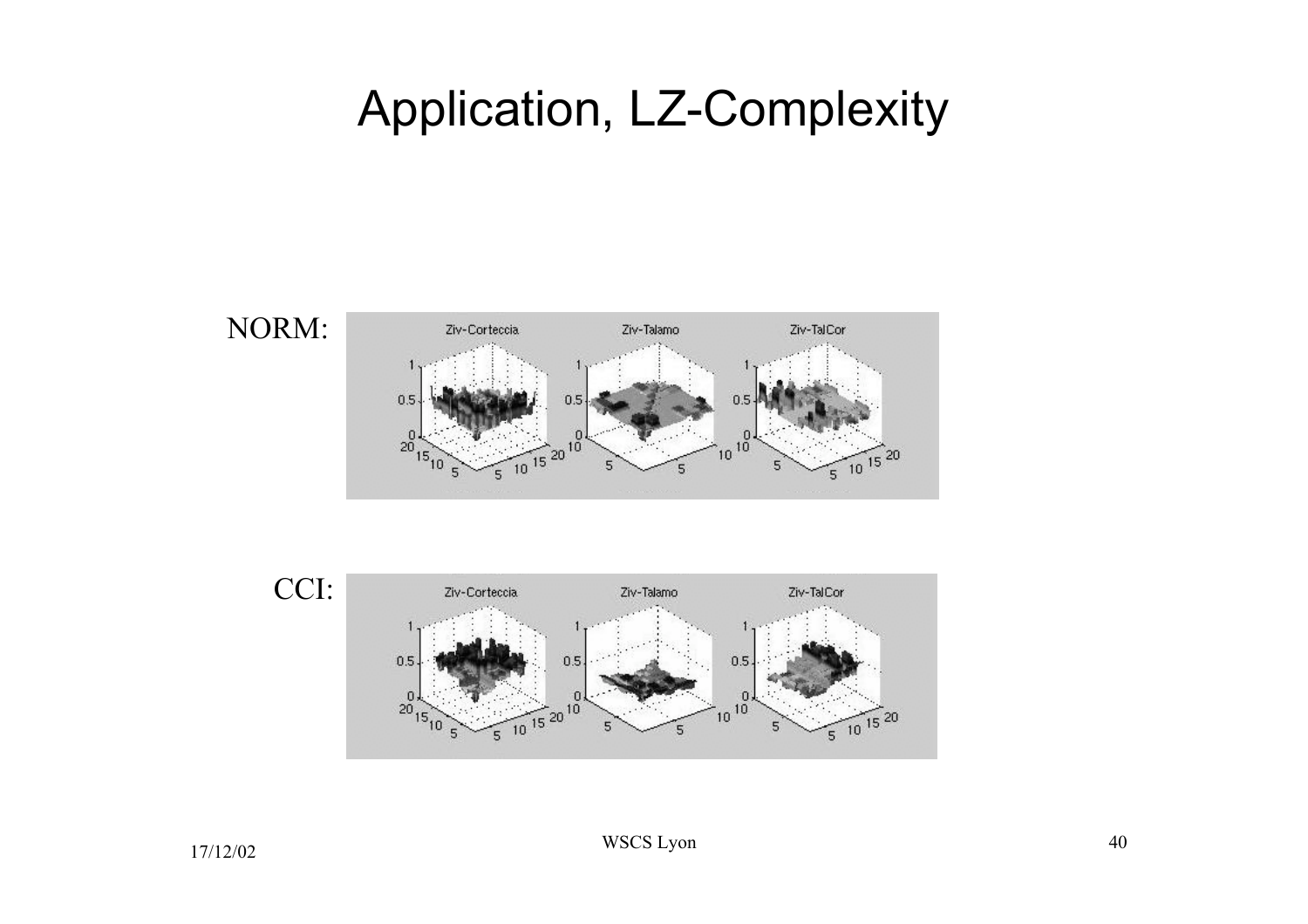### Applicazione, CplArb





17/12/02 WSCS Lyon 41